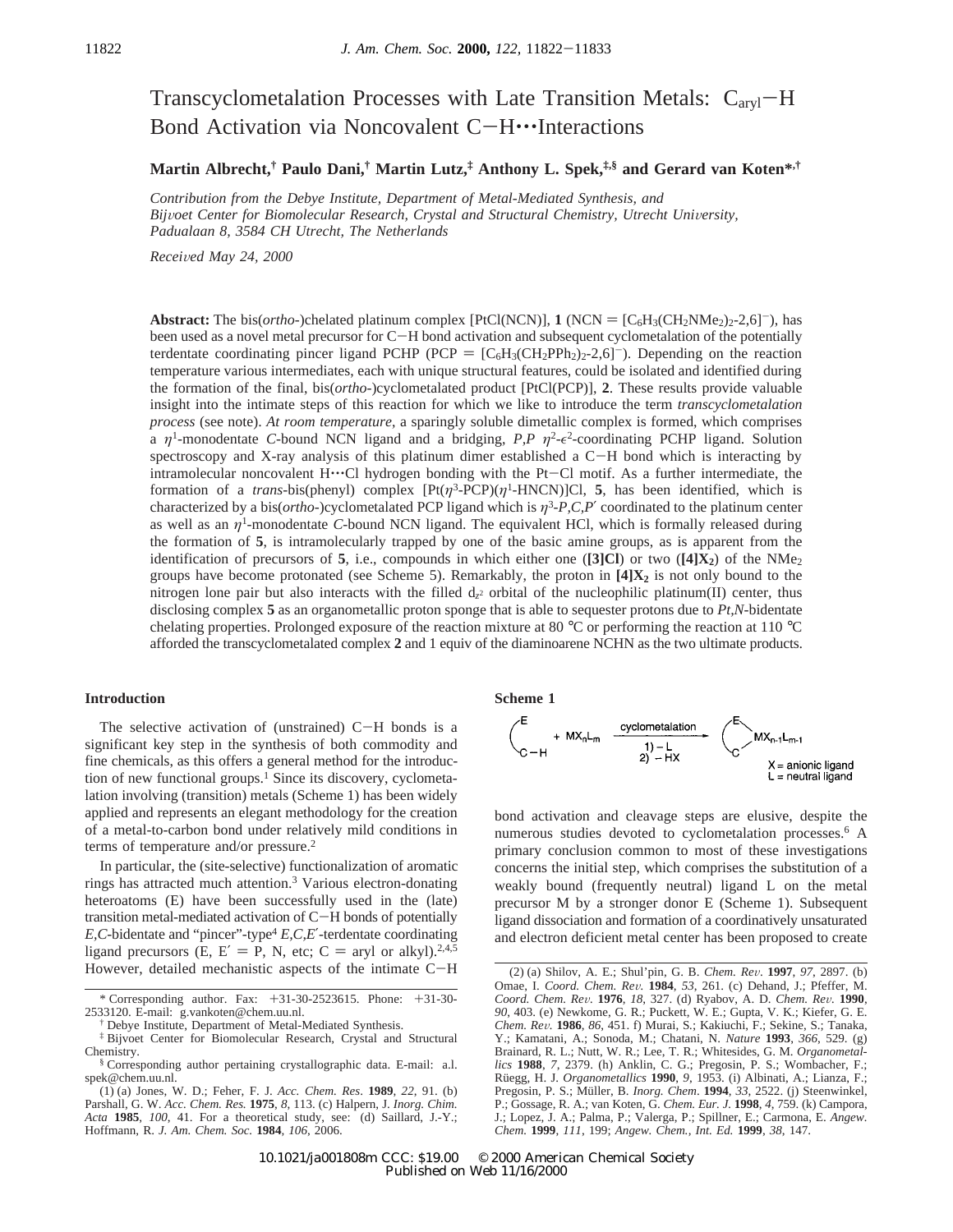the reactive intermediate for cyclometalation,<sup>2d</sup> which then probably reacts along a reaction pathway that includes formation of an arenium-type intermediate.7,8

Complexes containing pincer-type ligands are especially attractive for such investigations, because these polydentate ligands can (i) stabilize intermediates during a reaction, which allows their proper identification, $9$  and (ii) retard the reaction which may provide insight into kinetic and thus mechanistic aspects of the cyclometalation process.<sup>10</sup> Recently, cyclometalated  $Ru(II)$  complexes, i.e.  $[RuCl(NCN)(PPh_3)]$  (NCN is the abbreviation of the monoanionic terdentate ligand  $[C_6H_3(CH_2 NMe<sub>2</sub>/2-2,6$ ]<sup>-</sup>), have been successfully used as metal precursors for cycloruthenation of another PCHP ligand (PCHP is the *meta*bis(phosphino)arene ligand  $[C_6H_4(CH_2PPh_2)_2-1,3]$ , which represents the precursor of the monoanionic terdentate PCP ligand  $[C_6H_3(CH_2PPh_2)_2-1,3]^{-}$ .<sup>11</sup> The outcome of this reaction is surprising, since this formal exchange of cyclometalated ligands at the metal center is rarely observed and has predominantly been reported to occur in palladium(II) complexes (Scheme 2).<sup>12</sup> In analogy to transesterification reactions (eq 1), we like to

(4) van Koten, G. *Pure Appl. Chem.* **1989**, *61*, 1681.

 $(5)$  *For E,E'* = *P*: (a) Perera, S. D.; Shaw, B. L. *J. Chem. Soc., Dalton Trans.* **1995**, 3861. (b) Moulton, C. J.; Shaw, B. L. *J. Chem. Soc., Dalton Trans.* **1976**, 1020. (c) Gorla, F.; Togni, A.; Venanzi, L. M.; Albinati, A.; Lianza, F. *Organometallics* **1994**, *13*, 1607. (d) Nemeh, S.; Jensen, C. H.; Binamira-Soriaga, E.; Kaska, W. C. *Organometallics* **1983**, *2*, 1442. (e) van der Boom, M. E.; Liou, S.-Y.; Ben-David, Y.; Gozin, M.; Milstein, D. *J. Am. Chem. Soc.* **1998**, *120*, 13415. (f) Karlen, T.; Dani, P.; Grove, D. M.; Steenwinkel, P.; van Koten, G. *Organometallics* **1996**, *15*, 5453. For  $E, E' = N$ : (g) Rietveld, M. H. P.; Grove, D. M.; van Koten, G. *New J. Chem*. **1997**, *21*, 751. (h) Djukic, J.-P.; Maisse, A.; Pfeffer, M.; de Cian, A.; Fischer, J. *Organometallics* **1997**, *16*, 657. (i) Carré, F.; Chuit, C.; Corriu, R. J. P.; Mehdi, A.; Reye´, C. *Angew. Chem.* **1994**, *106*, 1152; *Angew. Chem., Int. Ed.* **1994**, 33, 1097. For  $E = As$ : (j) Bennett, M. A.; Hoskins, K.; Kneen, W. R.; Nyholm, R. S.; Mason, R.; Hitchcock, P. B.; Robertson, G. B.; Towl, A. D. C. *J. Am. Chem. Soc.* **1971**, 93, 4592. For  $E = N.E' = P$ : (k) Gandelman, M.; Vigalok, A.; Shimon, L. J. W.; Milstein, D. *Organometallics* **1997**, *16*, 3981. For *E,E'* = *S:* (1) Errington, J.; McDonald, W. S.; Shaw, B. L. *J. Chem. Soc., Dalton Trans.* **1980**, 2312. (m) Hall, J. R.; Loeb, S. J.; Shimizu, G. K. H.; Yap, G. P. A. *Angew. Chem.* **1998**, *110*, 130; *Angew. Chem. Int. Ed. Engl.* **1998**, *37*, 121. (n) Huck, W. T. S.; Prins, L. J.; Fokkens, R. H.; Nibbering, N. M. M.; van Veggel, F. C. J. H.; Reinhoudt, D. N. *J. Am. Chem. Soc.* **1998**, *120*, 6240. (o) Bergbreiter, D. E.; Osburn, P. L.; Liu, Y.-S. *J. Am. Chem. Soc.* **1999**, *121*, 9531.

(6) Intuitively, a reaction mechansim which is analoguous to electrophilic aromatic substitutions has been proposed very early: Cope, A. C.; Friedrich, E. C. *J. Am. Chem. Soc.* **1968**, *90*, 909.

(7) Canty, A. J.; van Koten, G. *Acc. Chem. Res.* **1995**, *28*, 406.

(8) Alternative pathways include e.g. oxidative addition-reductive elimination cycles without creation of an intermediate arenium species.

(9) (a) van Koten, G.; Timmer, K.; Noltes, J. G.; Spek*,* A. L. *J. Chem. Soc., Chem. Commun*. **1978**, 250. (b) Grove, D. M.; van Koten, G.; Louwen, J. N.; Noltes, J. G.; Spek, A. L.; Ubbels, H. J. C. *J. Am. Chem. Soc*. **1982**, *104*, 6609. (c) van Beek, J. A. M.; van Koten, G.; Smeets, W. J. J.; Spek, A. L. *J. Am. Chem. Soc.* **1986**, *108*, 5010. (d) Gossage, R. A.; Ryabov, A. D.; Spek, A. L.; Stufkens, D. J.; van Beek, J. A. M.; van Eldik, R.; van Koten, G. *J. Am. Chem. Soc.* **1999**, *121*, 2488.

(10) (a) Albrecht, M.; Gossage, R. A.; Spek, A. L.; van Koten, G. *J. Am. Chem. Soc.* **1999**, *121*, 11898. (b) van der Boom, M. E.; Higgitt, C. L.; Milstein, D. *Organometallics* **1999**, *18*, 2413. (c) van der Boom, M. E.; Kraatz, H.-B.; Ben-David, Y.; Milstein, D. *Chem. Commun.* **1996**, 2167.

(11) Dani, P.; Karlen, T.; Gossage, R. A.; Smeets, W. J. J.; Spek, A. L.; van Koten, G. *J. Am. Chem. Soc.* **1997**, *119*, 11317.

(12) (a) Ryabov, A. D. In *Perspectives in Coordination Chemistry*; Williams, A. F., Floriani, C., Merbach, A. E., Eds.; Verlag Helvetica Chimica Acta: Basel, Switzerland, 1992; p 271.

**Scheme 2**



introduce the term *transcyclometalation reaction* to describe the overall process of this reaction (eq  $2$ ).<sup>13,14</sup>

 $R''$ -COOR +  $R'OH \rightleftharpoons R''$ -COOR' + ROH (1)

$$
M(C,E) + (CH,E') \rightleftarrows M(C,E') + (CH,E)
$$
 (2)

Here, we report on our recent studies using the bis(*ortho*-) chelated complex [PtCl(NCN)] as a substrate for the transcycloplatination reaction with *meta*-bis(phosphino)arene ligands PCHP. Several interesting intermediates on the way to the bis- (*ortho*-)chelated product [PtCl(PCP)] have been isolated and fully characterized, in particular some containing unprecedented noncovalent C-H···Cl-Pt interactions.

# **Results**

Heating of a toluene solution containing equimolar amounts of the *meta*-diphosphinoarene ligand  $C_6H_4(CH_2PPh_2)_2-1,3$  (abbreviated as PCHP) and the cyclometalated complex [PtCl- (NCN)], **1**, to 110 °C leads to a rapid formation of a white precipitate. When heating was continued for several days, most of the solid dissolved again. Analysis of the products obtained after workup (see Experimental Section) revealed the clean formation of the transcyclometalated complex [PtCl(PCP)], **2**, in high yields, as is demonstrated unambiguously by the pertinent spectroscopic data (Scheme 3).<sup>15</sup> The second product of this reaction which is formed in equivalent amounts was identified as the noncoordinated *meta*-bis(amino)arene NCHN.

**Neutral and Protonated Pt(PCP)(NCN) Complexes.** Detailed examination of the products formed in the reaction which was carried out in benzene at reflux temperature, i.e. at 80 °C, provided insight in the nature of the intermediates preceding the formation of the final products **2** and NCHN. Similar to the reaction at 110 °C, the immediate formation of a precipitate is observed. When the temperature is kept at 80 °C, this solid did not dissolve even after prolonged reaction time (3 days). Isolation of this solid and purification under neutral conditions gave a single product, which according to NMR spectroscopic analyses appeared to be a complex of the type  $[Pt(\eta^3-PCP)(\eta^1-PCP)]$ HNCN)]. This complex, **[3]Cl**, contains two mutually trans-*C*-

(15) Rimmel, H.; Venanzi, L. M. *J. Organomet. Chem.* **1983**, *259*, C6.

<sup>(3)</sup> For other hydrocarbon activation processes, see, e.g.: (a) Crabtree, R. H. *Chem. Re*V. **<sup>1985</sup>**, *<sup>85</sup>*, 2483. (b) Wick, D. D.; Goldberg, K. I. *J. Am. Chem. Soc.* **1997**, *119*, 10235. (c) Holtcamp, M. W.; Labinger, J. A.; Bercaw, J. E. *J. Am. Chem. Soc.* **1997**, *119*, 848. For studies toward a regioselective control of cyclometalation reactions, see e.g.: (d) Alsters, P. L.; Engel, P. F.; Hogerheide, M. P.; Copijn, M.; Spek, A. L.; van Koten, G. *Organometallics* **1993**, *12*, 1831. (e) Valk, J.-M.; Maassarani, F.; van der Sluis, P.; Spek, A. L.; Boersma, J.; van Koten, G. *Organometallics* **1994**, *13*, 2320. (f) Crespo, M.; Martinez, M.; Sales, J.; Solans, X.; Font-Bardia, M. *Organometallics* **1992**, *11*, 1288. (g) Ryabov, A. D. *Inorg. Chem.* **1987**, *26*, 1252.

<sup>(13)</sup> In analogy to transamination and transesterification, a transcyclometalation process involves the interconversion of one cylometalated ligand metal complex  $M(C,E)$  into another  $M(C,E')$  with the concomitant consumption and formation of the corresponding arene ligands (CH,E′) and (CH,E), respectively (see Schemes 2 and 3). The driving force in this reaction is the difference in heteroatom-metal bond strength which is highest for the P-M bond in the case of the late transition metals  $Pd^{II}$ ,  $Pf^{II}$ ,  $or$  $Ru$ <sup>II</sup>

<sup>(14)</sup> For early examples of transcyclometalation, although not formulated as such, see ref 12 and also: (a) Maassarani, F.; Pfeffer, M.; Spek, A. L.; Schreurs, A. M. M.; van Koten, G. *J. Am. Chem. Soc.* **1986**, *108*, 4222. (b) Dupont, J.; Beydoun, N.; Pfeffer, M. *J. Chem. Soc., Dalton Trans.* **1989**, 1715. (c) Djukic, J.-P.; Maisse, A.; Pfeffer, M. *J. Organomet. Chem.* **1998**, *567*, 65. (d) Pregosin, P. S.; Wombacher, F.; Albinati, A.; Lianza, F. *J. Organomet. Chem.* **1991**, *418*, 249. (e) Ryabov, A. D.; van Eldik, R. *Angew. Chem.* **1994**, *106*, 798; *Angew. Chem., Int. Ed.* **1994**, *33*, 783.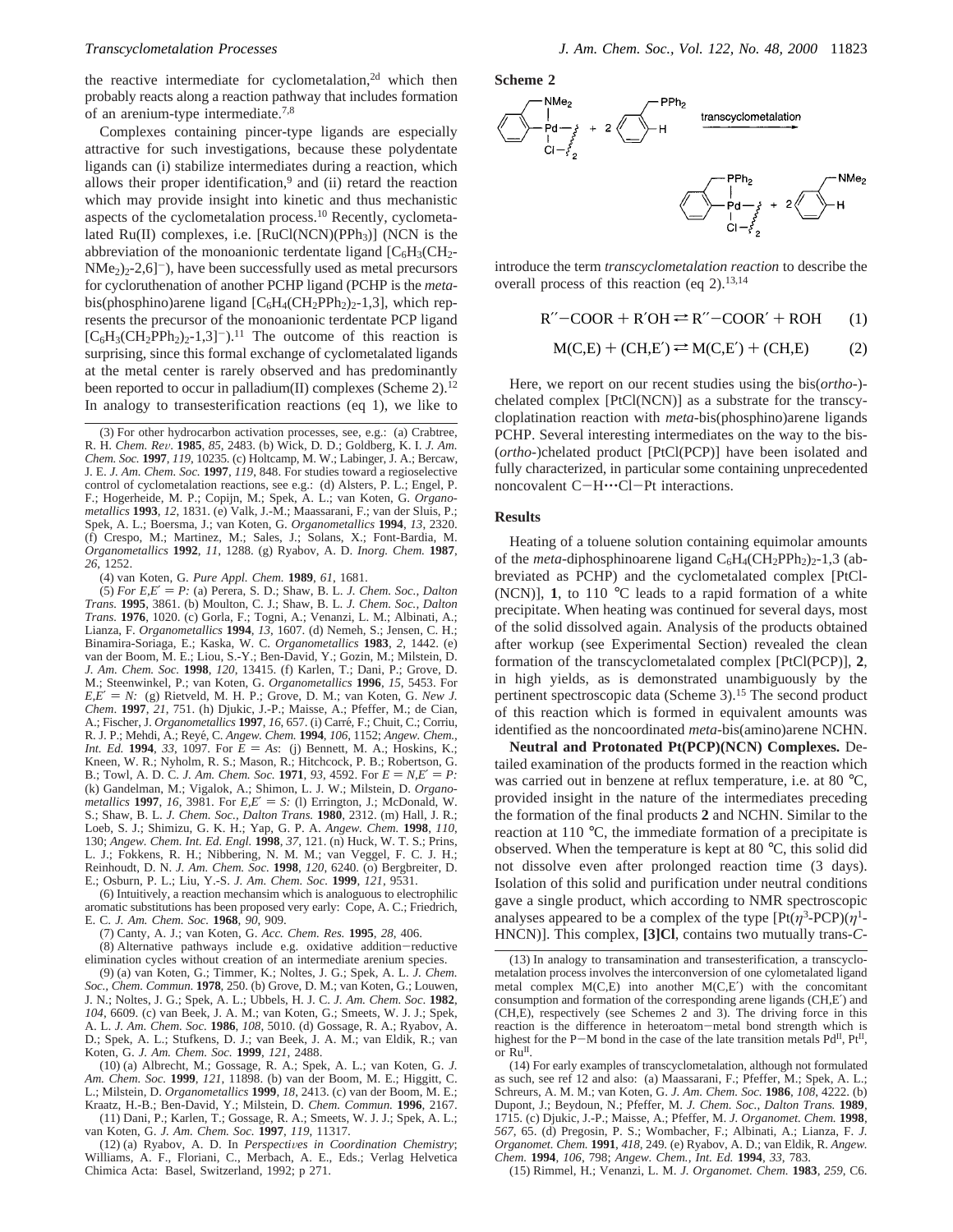**Scheme 3**



bonded monoanionic NCN and PCP ligands. In **[3]Cl**, both *ortho*-phosphorus donors are also coordinated to the platinum center whereas the amines are both noncoordinating while one is in addition protonated (see Scheme 4).

The 31P NMR spectrum shows a singlet at 31.2 ppm (Table 1), which is typical for symmetrically bis(*ortho-*)chelate bonded PCP-type ligands.<sup>14,16</sup> The presence of coupling signals due to <sup>195</sup>Pt (natural abundance 34%;  $^{1}J_{\text{PPt}} = 2970 \text{ Hz}$ ) unambiguously demonstrates coordination of the phosphine donors to the metal center. Moreover, also the (PCP) benzylic proton resonances show coupling with <sup>195</sup>Pt ( $\delta_{\rm H} = 4.15$ ,  $\delta J_{\rm HPt} = 28.3$  Hz; Table 2). Mutual trans configuration of the aryl units is suggested by the chemical shift of the two *ipso*-carbons (located at  $\delta_c = 160.1$ and 169.0 ppm, respectively; see Table 3).

The singlet due to the NCH<sub>3</sub> protons is considerably upfield shifted (from 3.07 ppm in **1** to 1.69 ppm in **[3]Cl**), which strongly points to the absence of metal-coordinated amine/ ammonium groups in [3]Cl (cf.  $\delta_H$  for NCH<sub>3</sub> amounts to 2.21 in free NCHN), as does the lack of satellites due to  ${}^{3}J_{\text{HPt}}$ coupling. Most interestingly, the equivalent HCl, which was liberated during the cyclometalation process, has been found to be present in **[3]Cl** even after thorough drying in vacuo (see correct elemental analyses). This indicates that, in solution, **[3]- Cl** contains a  $\eta$ <sup>1</sup>-C-bonded NCN ligand, which formally possesses one dimethylammonium and one dimethylamine substituent, i.e., a complex  $[Pt(\eta^3-PCP)(\eta^1-NHCN)]CI$ . On the basis of the narrow line width of the NCH<sub>3</sub> signal at 1.69 ppm of **[3]Cl**, a fast acid/base equilibrium is assumed comprising (probably) intermolecular exchange of the acidic proton of a dimethylammonium center to a dimethylamine substituent. This most likely Cl--mediated proton migration process can be slowed by cooling, as is shown by a severe broadening of the characteristic NCH<sub>3</sub> resonance ( $w_{1/2} = 23$  Hz) at 178 K (C<sub>2</sub>F<sub>4</sub>-Br<sub>2</sub> solution). However, complete decoalescence of the signal is not observed even at these low temperatures, which points to a very fast exchange rate, as is indeed expected for proton transfer in amine/ammonium systems.

Addition of pentane to a solution of  $[3]$ Cl in CH<sub>2</sub>Cl<sub>2</sub> induced disproportionation of **[3]Cl** to the bis-protonated complex [Pt-  $(\eta^3$ -PCP $)(\eta^1$ -NHCNH $)$ ]Cl<sub>2</sub>, **[4]Cl<sub>2</sub>**, and neutral  $[Pt(\eta^3$ -PCP $)(\eta^1$ -NCN)], **5** (Scheme 5). Fractional precipitation gave first the bis-protonated complex **[4]Cl2** and subsequently neutral **5**. Both compounds were isolated as colorless solids.

The <sup>1</sup>H NMR data of the complex  $[4]Cl<sub>2</sub>$  in CDCl<sub>3</sub> shows some significant differences compared to those of **[3]Cl**. First,

a downfield shift of the NCH<sub>3</sub> (0.2 ppm) and the ArCH<sub>2</sub>N (0.3 ppm) proton resonances is noted. Second, a broad signal at 11.8 ppm in the spectrum of **[4]Cl2** was observed which integrated for two protons and which disappeared completely after addition of a few drops of  $D_2O$  to this solution. Furthermore, characteristic cross-peaks were observed in a  ${}^{1}H-{}^{1}H$  COSY NMR spectrum of  $[4]Cl<sub>2</sub>$  (but not in the corresponding spectrum of **[3]Cl**) between the resonance at 11.8 ppm and those attributed to the  $ArCH<sub>2</sub>N$  and the NCH<sub>3</sub> protons. These findings provide evidence for the presence of two symmetry-related and heteroatom-stabilized H-N (ammonia) moieties in  $[4]Cl<sub>2</sub>$ .<sup>17,18</sup> The<br><sup>1</sup>H NMR spectra of solutions of  $[4]Cl<sub>2</sub>$  in CDCl<sub>2</sub> at different <sup>1</sup>H NMR spectra of solutions of  $[4]Cl<sub>2</sub>$  in CDCl<sub>3</sub> at different temperatures pointed to a significant temperature dependence of the resonances of the protons in the  $CH<sub>2</sub>NHMe<sub>2</sub>$  substituents. The broad signal due to the ammonia N-H proton at  $\delta_{\rm H}$  = 11.8 ppm varies between 11.88 ppm (328 K) and 11.17 ppm (213 K). Similar but less pronounced chemical shift differences were observed for the benzylic ArCH<sub>2</sub>N protons ( $\Delta \delta = 0.11$ ) ppm) and for the NCH<sub>3</sub> groupings ( $\Delta\delta$  = 0.08 ppm) in the same temperature range.

Exchange of the (noncoordinating) anions in  $[4]Cl<sub>2</sub>$  from  $Cl$ to  $BF_4^-$ , i.e., the formation of  $[4](BF_4)_2$ , did not significantly change the spectroscopic properties. An exception is the disappearance of the signal in the  ${}^{1}H$  NMR spectrum at 11.8 ppm (assigned to N-H) and the presence of a new very broad resonance at 5.8 ppm ( $w_{1/2}$  ca. 150 Hz). This highfield shift presumably is a consequence of the different hydrogen acceptor capacity of the  $BF_4^-$  anion with respect to Cl<sup>-</sup>. Upon cooling, the  $\delta$ <sub>H</sub> values shift to higher field ( $\Delta \delta$  = 0.6 ppm) as described for this proton in **[4]Cl2**, concomitant with a significant narrowing ( $w_{1/2} =$  ca. 35 Hz at 213 K).

Whereas [3]Cl and [4]Cl<sub>2</sub> could not be crystallized, suitable single crystals for an X-ray structure determination were obtained for  $[4]$ ( $BF_4$ )<sub>2</sub> (from a  $CH_2Cl_2$  solution). Most evidently, a crystallographic rotation axis  $(C_2)$  is present, which is defined by the Cipso and Cpara nuclei of both the PCP and the NCN ligand and the platinum center. This relates the two nitrogen and the two phosphorus donors, respectively, by symmetry and forces the metal in the PCP and NCN aryl planes, respectively (Figure 1). Notably, the  $\eta$ <sup>1</sup>-coordinating NCN aryl ring does not adopt a perpendicular orientation (vide infra) but is rotated by 76.2- (2)° with respect to the metal coordination plane and to the terdentate coordinating PCP ligand (for relevant bond lengths and angles, see Table 4). Refinement of the obtained data set converged best by using a disordered model for the position of the NHMe<sub>2</sub><sup>+</sup> moieties. In one conformation (50% population) the nitrogen center points toward the platinum center (Figure 2a). This orientation fixes the ammonium proton between the nitrogen and the platinum. Intramolecular chelation of nitrogen and platinum is indicated by short  $N-H\cdots$ Pt distances (2.82 Å for H $\cdots$ Pt and 3.535(10) Å for N $\cdots$ Pt; angle N $-H\cdots$ Pt 134°). Hence, this conformation of  $[4](BF_4)_2$  shows a hydrogenbonding motif which involves a nucleophilic platinum(II) center as acceptor site and represents another example of an organometallic proton sponge.<sup>17,19</sup> The alternative conformation (50%) population) is characterized by the position of the ammonium entities pointing away from the metal center, toward the unsubstituted part of the NCN aryl ring (Figure 2b). The nitrogen-bound protons interact with the BF4 anions, thus

<sup>(16) (</sup>a) Bennett, M. A.; Jin, H.; Willis, A. C. *J. Organomet. Chem*. **1993**, *451*, 249. (b) Gorla, F.; Venanzi, L. M.; Albinati, A. *Organometallics* **1994**, *13*, 43. (c) Gorla, F.; Togni, A.; Venanzi, L. M.; Albinati, A.; Lianza, F. *Organometallics* **1994**, *13*, 1607. (d) Cross, R. J.; Kennedy, A. R.; Muir, K. W. *J. Organomet. Chem*. **1995**, *487*, 227.

<sup>(17) (</sup>a) Wehman-Ooyevaar, I. C. M.; Grove, D. M.; Kooijman, H.; van der Sluis, P.; Spek, A. L.; van Koten, G. *J. Am. Chem. Soc*. **1992**, *114*, 9916. (b) Wehman-Ooyevaar, I. C. M.; Grove, D. M.; van der Sluis, P.; Spek, A. L.; van Koten, G. *J. Chem. Soc., Chem. Commun.* **1990**, 1367. (18) Emsley, J. *Chem. Soc. Re*V. **<sup>1980</sup>**, *<sup>9</sup>*, 91.

<sup>(19)</sup> Brammer, L.; Zhao, D.; Ladipo, F.; Braddock-Wilking, J. *Acta Crystallogr.* **1995**, *B51*, 632.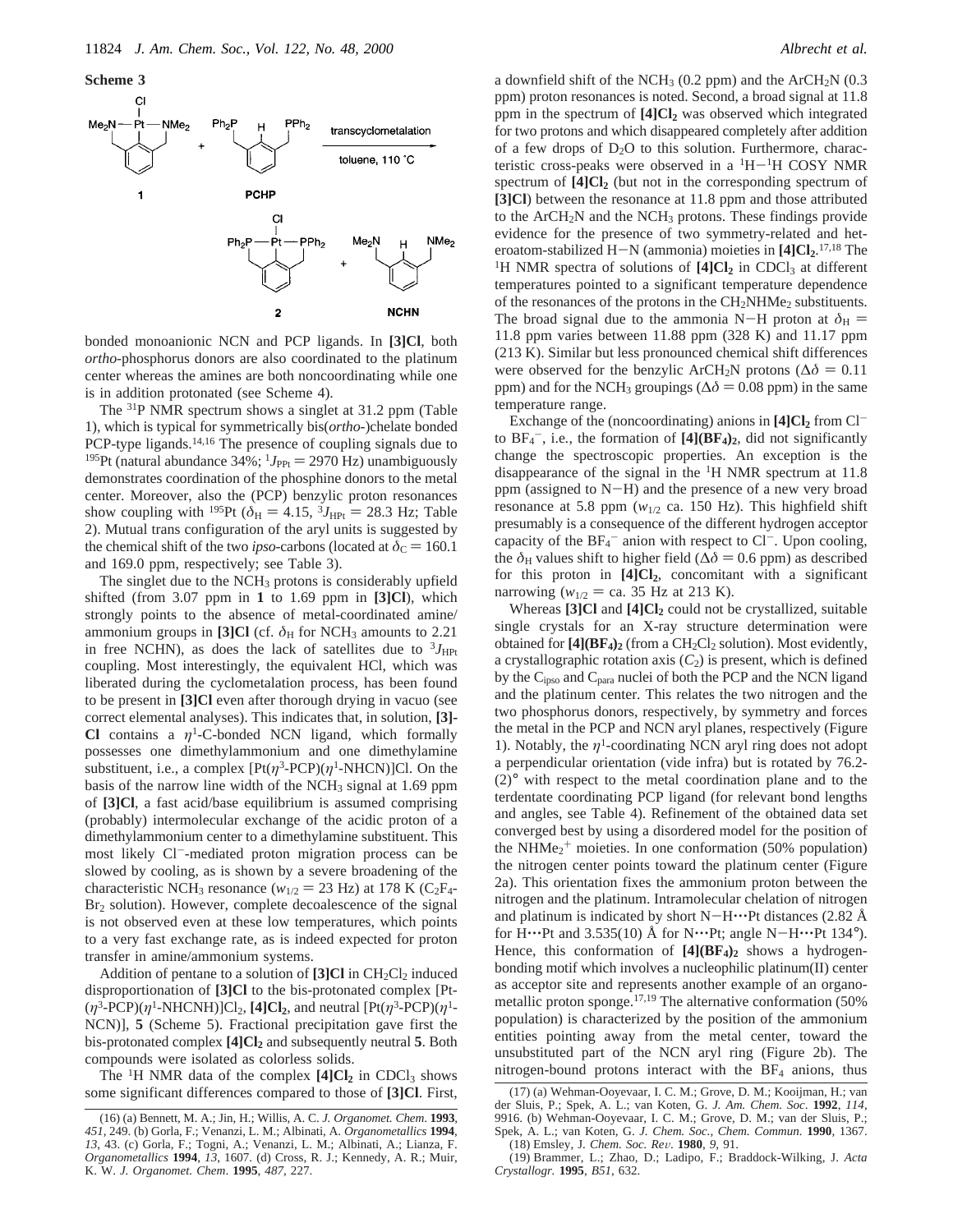## **Scheme 4**



**Table 1.** Selected 31P NMR Data*<sup>a</sup>*

| complex            | $\delta_P(^1J_{\rm PPf})$                          |
|--------------------|----------------------------------------------------|
| $PCHP^b$           | $-9.9$                                             |
| $A^b$              | 17.6 (3005)                                        |
| $2^c$              | 33.1 (2970)                                        |
| $[3]$ Cl           | 31.7 (2983)                                        |
| [4]Cl <sub>2</sub> | 32.0 (2866)                                        |
| 5                  | 31.6 (3050)                                        |
| 6                  | 10.5 (3041), <sup>d</sup> 18.2 (3069) <sup>d</sup> |
| 7                  | 20.5 (3092)                                        |

 $a$  From CDCl<sub>3</sub> solution, unless stated otherwise;  $\delta$  in ppm and *J* in Hz. *b* From C<sub>6</sub>D<sub>6</sub>. *c* From ref 15.  $d$   $^{2}J_{PP} = 429$  Hz.

|  | <b>Table 2.</b> Selected <sup>1</sup> H NMR Data <sup>a</sup> |  |  |  |  |
|--|---------------------------------------------------------------|--|--|--|--|
|--|---------------------------------------------------------------|--|--|--|--|

| complex            | ArCH <sub>2</sub> P<br>$(^3J_{\rm HPt})$ | ArCH <sub>2</sub> N                     | NCH <sub>3</sub> | $C_{\text{arvl}-H}$        |
|--------------------|------------------------------------------|-----------------------------------------|------------------|----------------------------|
| <b>PCHP</b>        | 3.41                                     |                                         |                  | $7.51 - 7.36, 7.09 - 6.88$ |
| 1                  |                                          | 4.02                                    | 3.07             | 6.99, 6.80                 |
| $A^b$              | $3.85$ (br)                              | 3.62                                    | 2.10             | $7.69, 7.3 - 6.6$          |
| 2 <sup>c</sup>     | 3.90(25.6)                               |                                         |                  | $7.96 - 7.06$              |
| $[3]$ Cl           | 4.15 (28.3) 3.37                         |                                         | 1.69             | $7.3 - 7.1$                |
| [4]Cl <sub>2</sub> | $4.22(27.6)$ 3.73                        |                                         | 1.94             | $11.8, 7.79 - 7.06$        |
| 5                  | $4.14(28.3)$ 3.05                        |                                         | 1.56             | $7.15 - 7.03$              |
| 6                  |                                          | $4.75 - 3.51$ $5.41 - 1.88d$ 1.87, 1.37 |                  | $9.93, 8.25 - 5.74$        |
| 7                  |                                          | 3.49                                    | 1.77             | $7.69 - 7.1, 6.80, 6.67$   |

 $\alpha$  From CDCl<sub>3</sub> solution, unless stated otherwise;  $\delta$  in ppm and *J* in Hz. <sup>*b*</sup> From C<sub>6</sub>D<sub>6</sub>. <sup>*c*</sup> From ref 15. <sup>*d*</sup> Eight AB doublets centered at  $\delta$ <sub>H</sub> 5.41, 4.76, 4.57, 3.84, 3.78, 3.51, 2.32, and 1.88.

| <b>Table 3.</b> Selected $^{13}$ C NMR Data <sup><i>a</i></sup> |  |
|-----------------------------------------------------------------|--|
|-----------------------------------------------------------------|--|

| complex            | $ArCH2P$ ( <sup>2</sup> $JCPt$ ) | ArCH <sub>2</sub> N | NCH <sub>3</sub> | $C-Pt$       |
|--------------------|----------------------------------|---------------------|------------------|--------------|
| <b>PCHP</b>        | 35.9                             |                     |                  | 130.5        |
|                    |                                  | 77.1                | 53.7             | 144.5        |
| $[3]$ Cl           | 46.5                             | 66.7                | 43.8             | 169.0, 160.1 |
| [4]Cl <sub>2</sub> | 46.1                             | 65.5                | 42.7             | 167.6, 161.0 |
| 5                  | 47.0                             | 68.3                | 45.6             | 171.1, 158.6 |
| 6                  | 35.5, 34.0                       | 68.5, 66.0          | 45.3             | 141.3        |
| 7                  |                                  | 68.2                | 45.1             | 139.6        |
|                    |                                  |                     |                  |              |

 $\alpha$  From CDCl<sub>3</sub> solution;  $\delta$  in ppm and *J* in Hz.

forming N-H'''F hydrogen bonding motifs. Instead of the NHMe2 groups (as found in the first conformation), benzylic protons occupy the virtual *z* axis of the square plane defined by the metal-bound ligands and are located 2.67 Å from the **Scheme 5**



metal center (distance  $Pt^{\bullet \bullet}H_{\text{benzyl}}$ ).<sup>20</sup> Both conformations of the **[4](BF4)2** molecular geometry in the solid state are in concert with earlier conclusions made for the positioning of the ammonium NH and the benzylic  $CH<sub>2</sub>N$  protons in the coordination sphere of the platinum center of **[3]Cl** and **[4]X2** in solution  $(X = CI, BF<sub>4</sub>)$ . From the X-ray diffraction experiment, however, an identical result is obtained, when the single molecule comprises both structural motifs, i.e., hydrogen bonding of one ammonium substituent to the platinum center and the other having a N-H····F-mediated cation-anion hydrogen bonding (Figure 2c). This requires a reduced crystallographic symmetry of the molecule and a random distribution of relative orientation of the nitrogen substituents. Theoretical considerations support such a confirmation, since the filled d*z*<sup>2</sup> orbital of neutral platinum(II) complexes, which is pivotal for this type of

<sup>(20) (</sup>a) Albinati, A.; Arz, C.; Pregosin, P. S. *J. Organomet. Chem.* **1988**, *356*, 367. (b) Albinati, A.; Pregosin, P. S.; Wombacher, F. *Inorg. Chem.* **1990**, *29*, 1812. (c) Brookhart, M.; Green, M. H. L.; Wong, L. L. In *Progress in Inorganic Chemistry*; Lippard, S. J., Ed.; Wiley: New York, 1988; Vol. 36, p 1.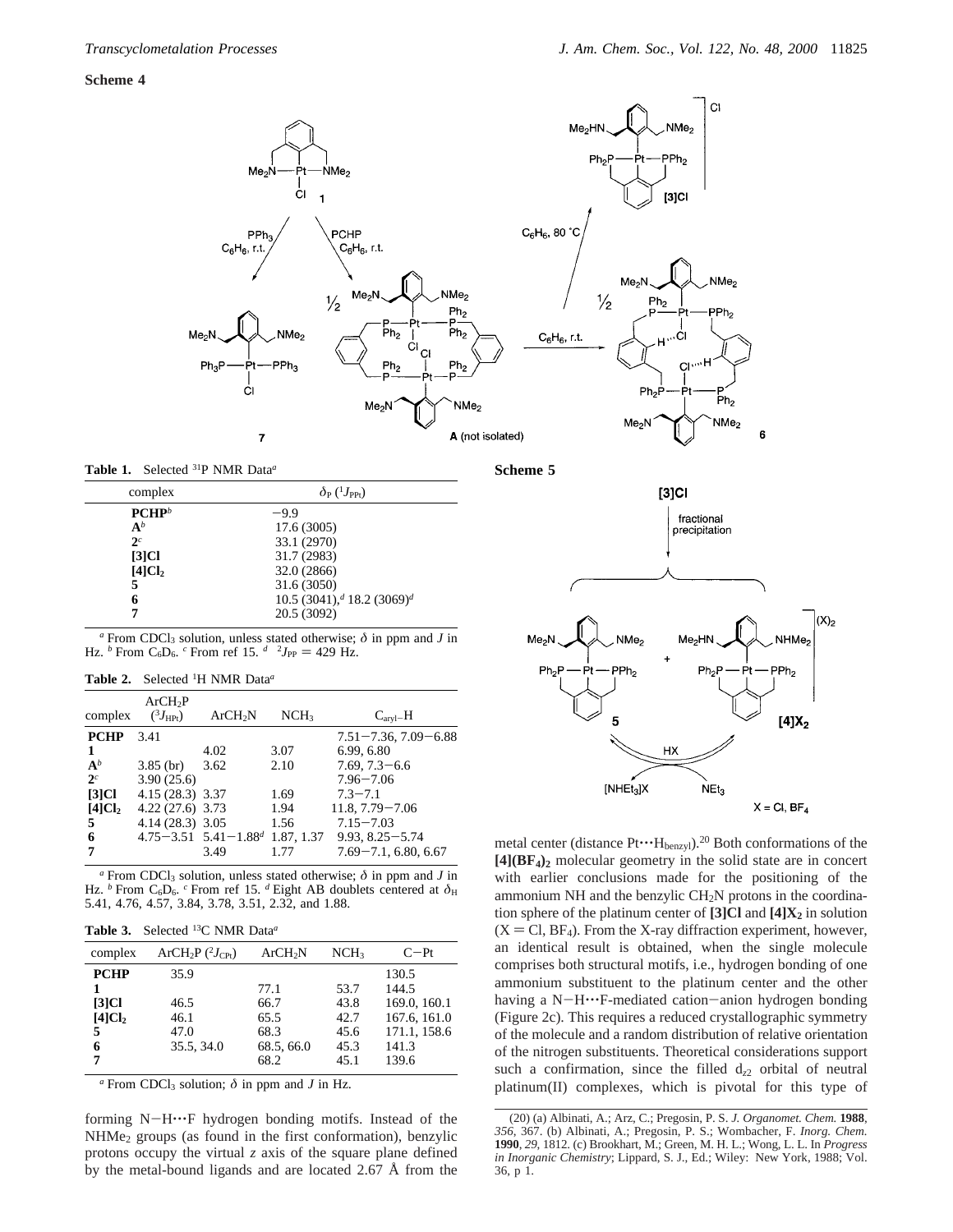

**Figure 1.** Perspective view (50% probability) of  $[4](BF_4)_2$  showing the adopted numbering scheme. Only one of the two disordered positions for the CH<sub>2</sub>NMe<sub>2</sub> groups is shown (50% occupancy each). All hydrogen atoms and the  $BF_4^-$  anions have been omitted for clarity.

**Table 4.** Selected Bond Lengths (Å) and Angles (deg) for Complexes  $[4]$ (BF<sub>4</sub>)<sub>2</sub>,  $[6]$ <sup> $\cdot$ </sup>4C<sub>6</sub>H<sub>6</sub>, and  $[7]$  $\cdot$ **1/6C<sub>6</sub>H**<sub>14</sub><sup>*a*</sup>

|                                                                            | [4] (BF <sub>4</sub> ) <sub>2</sub> | $[6]\cdot C_6H_6$     | $[7] \cdot 1/6C_6H_{14}$                                       |  |  |
|----------------------------------------------------------------------------|-------------------------------------|-----------------------|----------------------------------------------------------------|--|--|
|                                                                            |                                     | <b>Bond Lengths</b>   |                                                                |  |  |
| $Pt - C51$                                                                 | $2.096(12)$ $2.034(3)$              |                       | 2.043(4)                                                       |  |  |
| $Pt-P$                                                                     |                                     |                       | $2.2753(12)$ $2.3036(6) - 2.3165(6)$ $2.3124(10) - 2.3159(10)$ |  |  |
| $Pt-I$ .                                                                   | $2.083(12)$ $2.4392(6)$             |                       | 2.4084(10)                                                     |  |  |
|                                                                            | <b>Bond Angles</b>                  |                       |                                                                |  |  |
| $P-Pt-P$ 161.26(6)                                                         |                                     | 177.57(2)             | 176.12(3)                                                      |  |  |
| $L-Pt - C51$ 180                                                           |                                     | 176.48(7)             | 178.29(13)                                                     |  |  |
| $P-Pt-L$                                                                   | 80.63(3)                            | $87.45(2) - 91.38(2)$ | $89.05(3)-89.10(4)$                                            |  |  |
| $P-Pt-C51$ 99.37(3)                                                        |                                     | $89.30(7) - 92.00(7)$ | $90.39(14) - 91.36(14)$                                        |  |  |
| Dihedral Angle between the Pt Coordination Plane<br>and the NCN Aryl Plane |                                     |                       |                                                                |  |  |
|                                                                            | 76.2(2)                             | 89.9(1)               | 85.5(2)                                                        |  |  |

 $^a$  L = Cl ([**b**] and [7]), C1 ([4]).

interactions, functions rather as a 2e donor (monofunctional Lewis base) than as a 4e donor (bifunctional Lewis base, Figure  $2a)$ <sup>21</sup>

**Neutral Pt(PCP**)**(NCN) Complex 5.** The second product obtained by fractional precipitation of a solution of **[3]Cl** is identical to the product which is isolated after treatment of **[3]- Cl** or  $[4]$ Cl<sub>2</sub> with an excess of base (e.g., NEt<sub>3</sub>) and has been characterized as complex **5** (Scheme 5). Due to its neutral character, **5** is much better soluble in organic solvents than the ionic complexes **[3]Cl** or **[4]X2**. When the spectroscopic properties of **5** are compared to those of the corresponding ionic complexes, the absence of acidic protons is an obvious difference. In addition, the singlets due to the  $NCH_3$  and  $ArCH_2N$ protons are shifted to higher field and are located at 1.56 and 3.05 ppm, respectively. Only small shift differences of the benzylic ArCH<sub>2</sub>P signals ( $\delta$ <sub>H</sub> = 4.14, <sup>3</sup>*J*<sub>HPt</sub> = 28.3 Hz) and the phosphorus signal ( $\delta_P = 31.6$ ,  $^1J_{PPt} = 3052$  Hz) are observed.

Various attempts to crystallize **5** resulted invariably in the formation of thin needles which had a low diffractive response. Hence, the obtained crystal data set is of a quality which is too low for the detailed discussion of structural aspects (bond lengths and angles). Preliminary studies suggest, however, a molecular connectivity pattern as anticipated from investigations on the



**Figure 2.** Molecular structures of complex  $[4](BF_4)_2$ , showing the two disordered models (occupancy factor 0.5 each). The carbon-bound hydrogen atoms and also the phenyl substituents on phosphorus (except  $C<sub>ipso</sub>$ ) have been omitted in the representations: (a) The NHMe<sub>2</sub> groups are bent toward the metal center, giving rise to intramolecular N-H···Pt bonding. (b) The NMe<sub>2</sub> groups are directed away from the platinum nucleus toward the  $BF_4$  anion, resulting in  $N-H\cdots F$  hydrogenbonded anion-cation pairs. (c) Superposition of the two structures shows intramolecular N-H $\cdot\cdot\cdot$ Pt hydrogen bonding and also cationanion interactions in the same molecule.

structure of **5** in solution. This comprises a platinum nucleus as the center of a (distorted) square plane defined by the two phosphorus nuclei and the two *ipso*-carbons from the PCP ligand and the NCN ligand, respectively. Furthermore, the aryl plane of the monodentate binding NCN pincer ligand seems to be orientated perpendicular to the central aryl ring of the PCP ligand. Such a conformation has been found in other complexes containing two aryl units in mutual trans position and can be justified by considering both stereochemical (vide supra) and electronic arguments (orbital situation at the metal center and

<sup>(21)</sup> Wehman-Ooyevaar, I. C. M.; Grove, D. M.; de Vaal, P.; Dedieu, electronic argumen<br>A.; van Koten, G. *Inorg. Chem.* **1992**, 31, 5484. **a** at the aryl units).<sup>22</sup> P. A.; van Koten, G. *Inorg. Chem.* **1992**, *31*, 5484.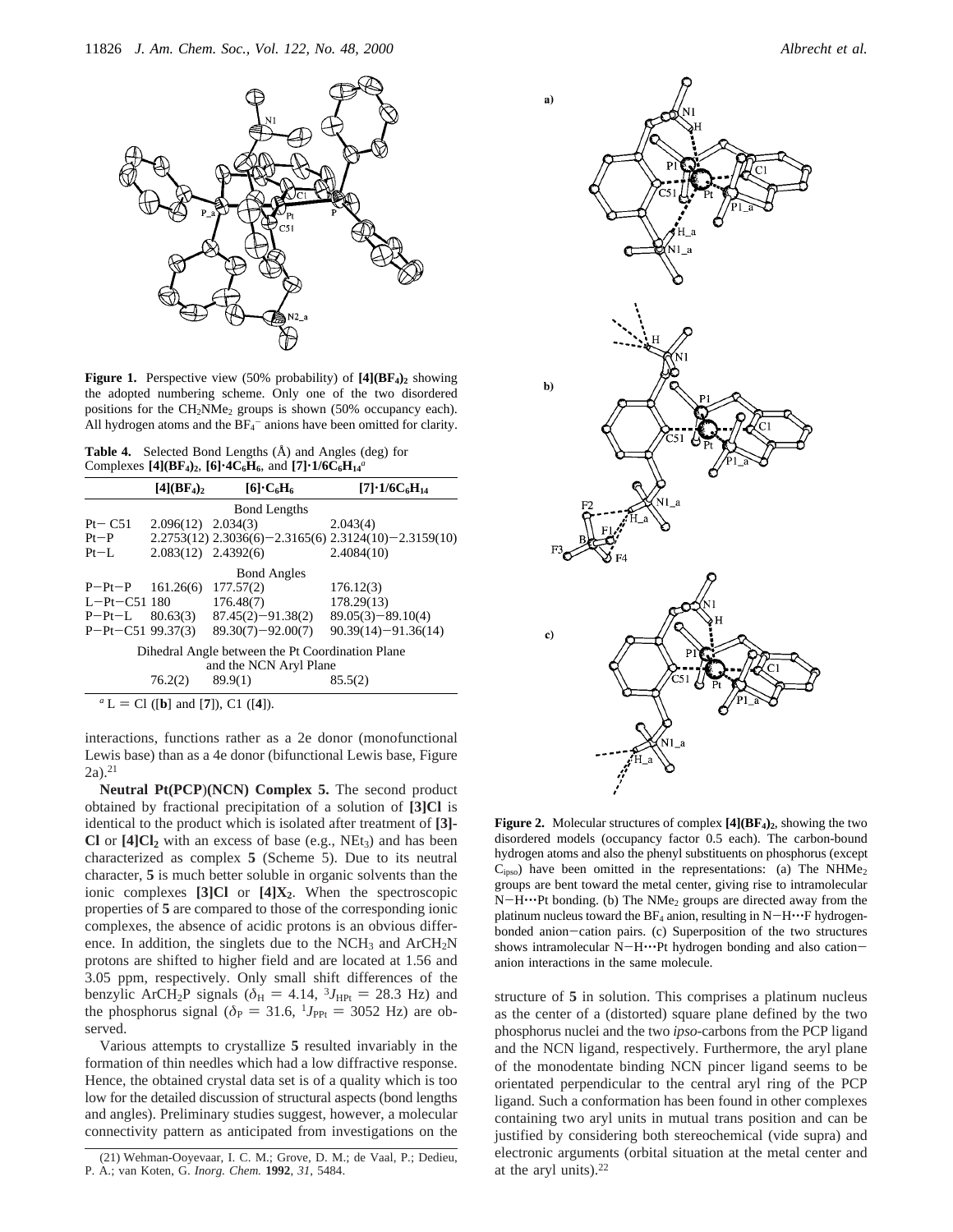The neutral complex **5** contains tertiary amines and in the presence of an acid HX therefore rapidly interconverts to the dicationic complex  $[4]X_2$ . For example, the addition of  $HBF_4$ to  $5$  results in the quantitative formation of  $[4](BF_4)_2$ . However, in the presence of a large excess of acid, e.g., HCl,  $[4]X_2$ undergoes Pt-C bond cleavage, resulting in the formation of the transmetalated product PtCl(PCP) with concomitant elimination of the *meta*-bis(ammonio)arene  $[C_6H_4\{CH_2NHMe_2\}_2$ -1,3]<sup>2+</sup> as a water-soluble dichloride salt.

**Intermediates Preceding the Formation of Pt(PCP)(NCN), 5.** When the reaction of PCHP with PtCl(NCN) is carried out in  $C_6H_6$  at *room temperature* (instead of 80 °C), a white powder is formed, which has been identified as the dimetallic complex **6** (Scheme 4). This dimeric Pt<sub>2</sub> species is hardly soluble in CHCl<sub>3</sub> and insoluble in  $C_6H_6$ . Its complicated <sup>31</sup>P NMR spectrum (CDCl<sub>3</sub> solution) has been analyzed by simulations, which point to the presence of two chemically inequivalent, mutually trans-positioned <sup>31</sup>P atoms (see Supporting Information). The calculated positions of the resonance signals and of the corresponding coupling constants ( $\delta_{PA} = 10.5$ ,  $\delta_{PB} = 18.2$ ppm;  ${}^{2}J_{\text{PAPB}} = 429 \text{ Hz}$ ,  ${}^{1}J_{\text{PAPt}} = 3041 \text{ Hz}$ ,  ${}^{1}J_{\text{PBPt}} = 3069 \text{ Hz}$ ) fit the measured data excellently. From the 1H NMR spectra, further evidence is gained for a low symmetry of this complex. For example, eight different (partially overlapping) benzylic <sup>1</sup>H signals have been found between 5.4 and 1.9 ppm. From  ${}^{1}H-{}^{1}H$  COSY measurements they were all identified as parts of AB doublets, some of them displaying  $2J_{HP}$ -type interactions to phosphorus. Another indication for a highly dissymmetric complex is the two different signals due to the  $NCH<sub>3</sub>$  protons, located in a 1:1 ratio at 1.87 and 1.37 ppm, respectively. These chemical shift values and the absence of any coupling resonances with the 195Pt nucleus are characteristic for two different noncoordinated amines. All of the observed proton resonances are rather broad and suggest a dynamic behavior of the molecule. Remarkably, one sharp singlet is found at 9.93 ppm, which displays only a weak cross-peak in the  ${}^{1}H-{}^{1}H$  COSY spectrum, related to a  $^{4}J_{\text{HH}}$  coupling with the aromatic protons of the central phenyl unit of the PCHP ligand. Hence, this resonance has been attributed to the C1-bound proton PC*H*P. Unambiguous evidence for the assignment of this signal has been provided by an experiment using PCDP, a modified PCHP ligand precursor containing a deuterium substituent on carbon C1. When PtCl(NCN), **1,** is treated with equimolar amounts of PCDP, again a white precipitate, **6**-D, is formed. Its <sup>1</sup>H and <sup>31</sup>P NMR spectra are fully identical with those of **6** except for the absence of the signal at 9.93 ppm in **6**-D.

When compared to the line width of the other signals of **6**, the remarkably sharp signal due to the PC*H*P protons is pointing to a reduced dynamic behavior in this part of the molecule. Together with the extraordinary large downfield shift of this aromatic proton (more than 1.2 ppm downfield from the other aryl-bound protons in **6**), an additional stabilization by weak interactions can be deduced, e.g., owing to hydrogen bonding of the C1-bound proton to a heteroatom. Detailed elucidation of the structure of **6** in the solid state has been achieved by a single-crystal X-ray structure determination.

**Neutral [PtCl(NCN)(PCHP)] Complex 6.** The molecular structure of **6** in the crystal is depicted in Figure 3 and shows a bimetallic 16-membered macrocycle comprising two PCHP ligands bridging between two square-planar coordinated platinum(II) centers. An inversion center relates, e.g., the two platinum centers to each other  $(C_i$  symmetry). Each of the



Figure 3. Perspective view (50% probability) of  $[6]$ <sup>-4</sup>C<sub>6</sub>H<sub>6</sub> showing the adopted numbering scheme. Hydrogen atoms except H1, and the included solvent molecules have been omitted for clarity. Note the short intramolecular contacts in the macrocycle of  $\bf{6}$  (Pt $\cdots$ C1 3.568(3) Å; Pt $\cdots$ H1 2.88(3) Å) and the hydrogen-bonding motif (Cl $\cdots$ H1 2.66(3) Å; Cl…C1 3.554(3) Å; C1-H1…Cl  $153(2)^\circ$ ).

platinum centers is bound to a chloride as well as to a  $\eta$ <sup>1</sup>-Cbonded NCN ligand (through C51), while both nitrogen atoms of the amino substituents are not coordinated (Table 4). The structure clearly demonstrates the reduced symmetry of the NCN and PCP ligands in the solid state, which parallels the dissymmetry observed for **6** in solution (cf. the 1H NMR pattern revealing eight different benzylic protons and two inequivalent NCH3 groups). These observations strongly suggest that the structure of **6** in the solid state is retained in solution. Perhaps the most intriguing aspect of the molecular structure is the particularly short distance found between the C1-bound proton and chloride  $(H1 \cdots C) = 2.66(3)$  Å; angle C1-H1 $\cdots$ Cl is 153(2)°), suggesting intramolecular noncovalent C-H'''Cl hydrogen bonding (Figure 3).<sup>23</sup> Additional short contacts of particular relevance in view of a subsequent cyclometalation reaction have been found around the metal center; i.e., the distances Pt $\cdots$ C1 (3.568(3) Å) and Pt $\cdots$ H1 (2.88(3) Å) are both slightly shorter than the sum of the corresponding van der Waals radii. These structural features are in good agreement with earlier reported data on related palladium complexes.24

**Monitoring of the Transcyclometalation Process.** The formation of the dimetallic complex **6** has been followed by <sup>1</sup>H and <sup>31</sup>P NMR spectroscopy. Upon mixing of the metal precursor PtCl(NCN), 1, and the phosphine PCHP in  $C_6D_6$  at room temperature, the signal due to free PCHP ( $\delta_P = -9.9$ ) disappears instantaneously (31P NMR). Instead, a new singlet is observed at 17.6 ppm, which originates from two equivalent phosphines that are trans-bound to a platinum center  $(^1J_{\text{PPt}} =$ 3005 Hz; vide infra complex **7**). Consequently, formation of a dimeric species **A** immediately after mixing of the reactants is assumed (see Scheme 4). This is corroborated by the high-field shift of the signals due to  $ArCH<sub>2</sub>N$  and  $NCH<sub>3</sub>$  in the <sup>1</sup>H NMR spectrum, which is diagnostic for noncoordinating amine ligands.9a Complex **A** slowly reacts in solution, as is unambiguously demonstrated by 31P NMR spectroscopy; the signal at 17.6 ppm gradually disappears and concomitantly a new set of signals appears, which corresponds to that of **6**. These changes are linear in time and suggest therefore (pseudo-) zero-order

<sup>(22)</sup> Terheijden, J.; van Koten, G.; Muller, F.; Grove, D. M.; Vrieze, K.; Nielsen, E.; Stam, H. C. *J. Organomet. Chem*. **1986**, *315*, 401.

<sup>(23)</sup> Taylor, R.; Kennard, O. *J. Am. Chem. Soc.* **1982**, *104*, 5063. (24) Khare, G. P.; Little, R. G.; Veal, J. T.; Doedens, R. J. *Inorg. Chem.* **1975**, *14*, 2475.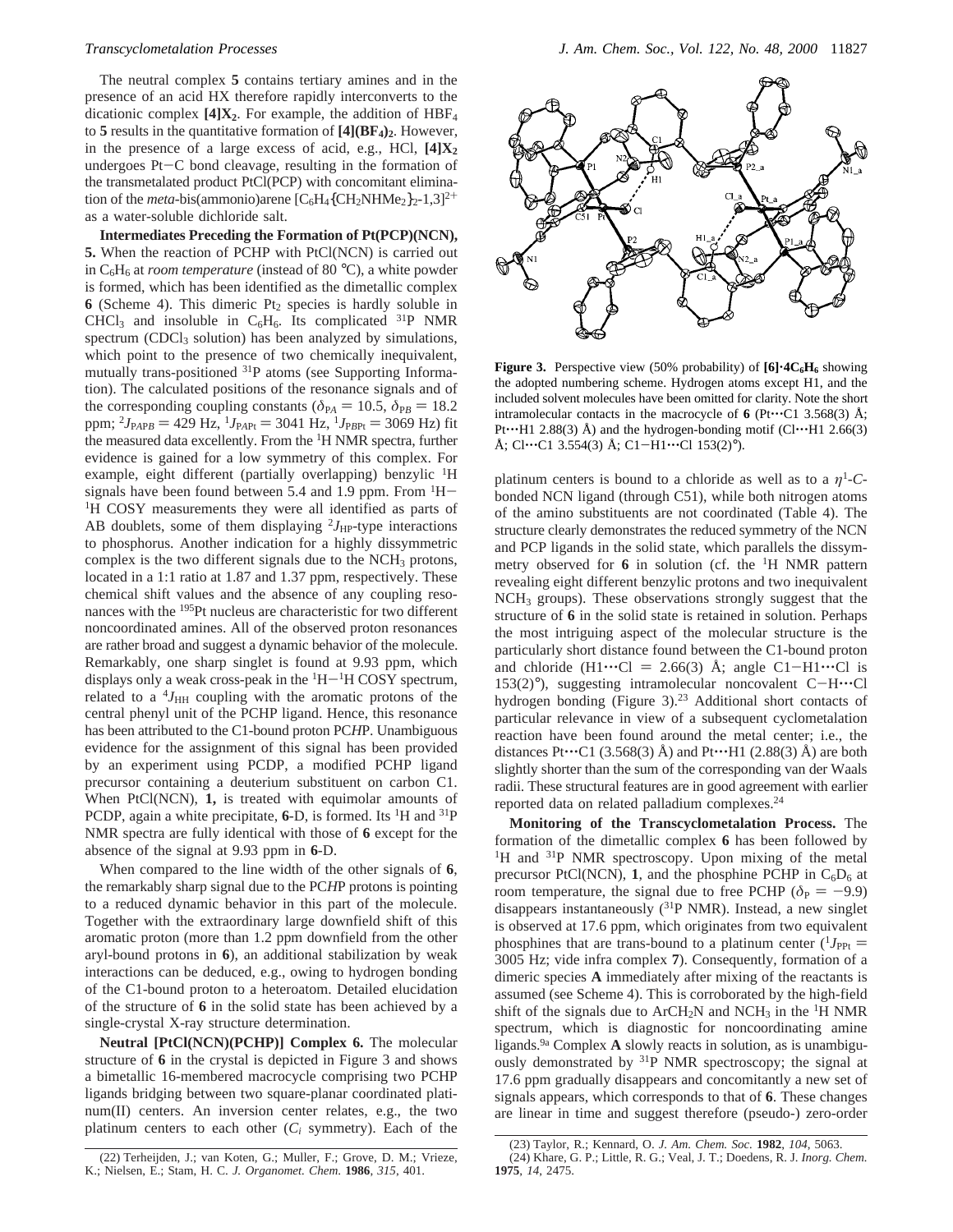

**Figure 4.** Displacement ellipsoid plot representation (50% probability) of [7]<sup>-</sup>1/6C<sub>6</sub>H<sub>14</sub> showing the adopted numbering scheme. Only one of the two positions for the  $NCH<sub>3</sub>$  group is shown (50% occupancy). All hydrogen atoms and the solvent residue have been omitted.

reaction kinetics for the rate-determining step of this probably intramolecular process.

Following the formation of  $6$  by <sup>1</sup>H NMR spectroscopy confirms these conclusions. Immediately after mixing of **1** and PCHP, a signal pattern is observed which is fully consistent with the presence of **A** only. Within the subsequent 0.5 h, all these resonances broaden significantly, and eventually, gradual appearance of broad resonances due to **6** (and likewise concomitant disappearance of those assigned to **A**) is noted. These new signals remain broad with exception of the signal at 9.93 ppm, assigned to the C1-bound proton PC*H*P (vide supra).

The formation of **A** and hence fast replacement of the amine ligands by phosphorus donors has been studied in a separate experiment. Mixing of  $1$  with  $2$  mol equiv of PPh<sub>3</sub> under identical conditions as applied for the preparation of **6** affords a single product **7**, containing the two phosphine ligands mutually trans positioned and an  $\eta$ <sup>1</sup>-C-bonded NCN ligand (Scheme 4). As expected, the spectroscopic properties of **7** are very closely related to the data earlier obtained for [PtBr(*η*1-  $NCN$ )(PPh<sub>3</sub>)<sub>2</sub>]<sup>9a</sup> and show also high similarities to those of **A** (see Tables 1 and 2).

In contrast to **A**, its mononuclear analogue **7** is inherently stable in the solid state and in solution, which allowed detailed analyses (Tables  $1-3$ ) by a single-crystal X-ray structure determination. The molecular structure shows a square-planar platinum(II) complex which possesses two PPh<sub>3</sub> ligands in mutually trans configuration and a monodentate *C*-bonded NCN ligand (Figure 4). As a result, the Pt-C51 bond is stretched from 1.907(5) in **1** to 2.043(4) Å in **7**. In contrast, the Pt-Cl bond is hardly affected (Table 4). In addition, the NCN aryl plane in **7** is oriented perpendicular to the coordination plane of the platinum(II) center, which contrasts to the almost coplanar situation in **1** (vide supra).

### **Discussion**

The present transcyclometalation reaction has no precedent in that various intermediate stages in the process could be isolated and identified. Moreover, a sequence of intermediates could be established comprising the rapid formation of **A** and its conversion to dimeric **6** at room temperature, formation of the monoprotonated bisaryl product and its redistribution to the neutral bisarylplatinum and the bis-protonated derivatives (cf. **5** and  $[4]X_2$ ) below 80 °C, and finally the formation of the

transcyclometalated product **2** and the corresponding arene NCHN at 110 °C after prolonged heating. This transcycloplatination process of the PCHP ligand precursor is occurring with high stereoselectivity as only one C-H bond, *ortho*, *ortho* orientated to the phosphorus-containing substituents, is activated.5a-<sup>f</sup> It must be noted that the transcyclometalated product **2** has been obtained quantitatively from the bis(*ortho*-) cyclometalated compound **1**. The latter PtX(NCN) complex is known to have an exceptional stability and a high resistance toward various reagents as HCl.25 In this context, the formation of **2** from PtCl(NCN) **1** is remarkable and represents the first detailed example of a transcyclometalation reaction in organoplatinum(II) chemistry.<sup>12,14d-e</sup> From this study it is obvious that the transcyclometalation reaction is a multistep process. In the next sections, the importance of the various unique structural features of the various intermediates will be discussed.

**Ligand Substitution and C**-**H Bond Activation.** Previous reports have shown that substitution of a (relatively) weakly coordinated ligand by an incoming stronger bonding ligand initiates the cyclometalation reaction.2 Accordingly, addition of PCHP to the cyclometalated platinum precursor **1** is expected to result in replacement of the hard amine ligands by phosphine ligands, which are known to be much softer  $\sigma$  donors;<sup>26</sup> cf. the formation of  $[PtBr(\eta^1\text{-NCN})(PPh_3)_2]^{9a}$  from  $[PtBr(NCN)]$  and  $PPh<sub>3</sub>$  as well as the formation of  $7$  in the present study. Clearly, in these complexes, bis(*ortho*-)chelation of the NCN ligand does not compensate for the stronger bonding of platinum(II) to phosphorus ligands.27 A similar reactivity has been observed between the platinum precursor **1** and PCHP, affording dimeric **A** as the initially detectable product, in which the PCHP ligand bridges between two platinum centers. Coordination of the two phosphorus donor atoms of the PCHP ligand to the same platinum nucleus, i.e., an  $\eta^2$ -*P*,*P*-bonding mode as found in  $[(PCP)Ru(PCHP)](OTf)<sup>11</sup>$  apparently is not favored.<sup>28</sup> Complex **A** (symmetry  $D_{2h}$ ) is thermodynamically unstable and spontaneously rearranges to the conformational isomer **6**, which displays a lower symmetry  $(C_i)$ . The bimetallic complex 6 is unprecedented, and its formation from **A** demonstrates the extra stabilization brought about by formation of the  $C-H^{\bullet}C$ bonding. Most importantly, the noncovalent hydrogen bonding interactions (C<sub>aryl</sub>-H···Cl) have been established both in the solid state (X-ray) and in solution (NMR, IR). Computational studies have suggested that noncovalent hydrogen bonds play a significant role in  $C-H$  bond activation.<sup>29</sup> The dimeric complex **6** seems to illustrate this view, since it displays an extraordinary high degree of steric and electronic preorganization for cyclometalation, mainly imposed by the hydrogen-bonding motif. First, the metal center is located in close proximity to H1 and, more importantly, also to C1. Second, the  $C_{\text{arvl}}-H$  bond is considerably weakened by the interaction of the proton with the metal-bound chloride and may be envisaged as an "activated" bond. Third, the electrophilicity of the platinum center is significantly increased (reduced  $\sigma$  donation of the chloride to the metal center due to competitive electron release into the noncovalent  $C_{\text{arvl}}$ -H $\cdots$ Cl hydrogen bond). In contrast, the arene system (predominantly C1) possesses an enhanced electron

<sup>(25)</sup> Albrecht, M.; van Koten, G. *Ad*V*. Mater*. **<sup>1999</sup>**, *<sup>11</sup>*, 171.

<sup>(26) (</sup>a) Davies, J. A.; Hartley, F. R. *Chem. Re*V. **<sup>1981</sup>**, *<sup>81</sup>*, 79. (b) Gilheany, D. G. *Chem. Re*V*.* **<sup>1994</sup>**, *<sup>94</sup>*, 1339.

<sup>(27)</sup> In the corresponding Ni(II) complexes, chelation of the NCN ligand vs phosphine coordination is strongly dependent on the nature of the amines; see: van Beek, J. A. M.; van Koten, G.; Ramp, M. J.; Coenjaarts, N. C.; Grove, D. M.; Goubitz, K.; Zoutberg, M. C.; Stam, C. H.; Smeets, W. J. J.; Spek, A. L. *Inorg. Chem.* **1991**, *30*, 3059.

<sup>(28)</sup> Shaw, B. L. *Ad*V*. Chem. Ser.* **<sup>1982</sup>**, *<sup>196</sup>*, 101. (29) Mohr, M.; Zipse, H*. Chem. Eur. J.* **1999**, *5*, 3046.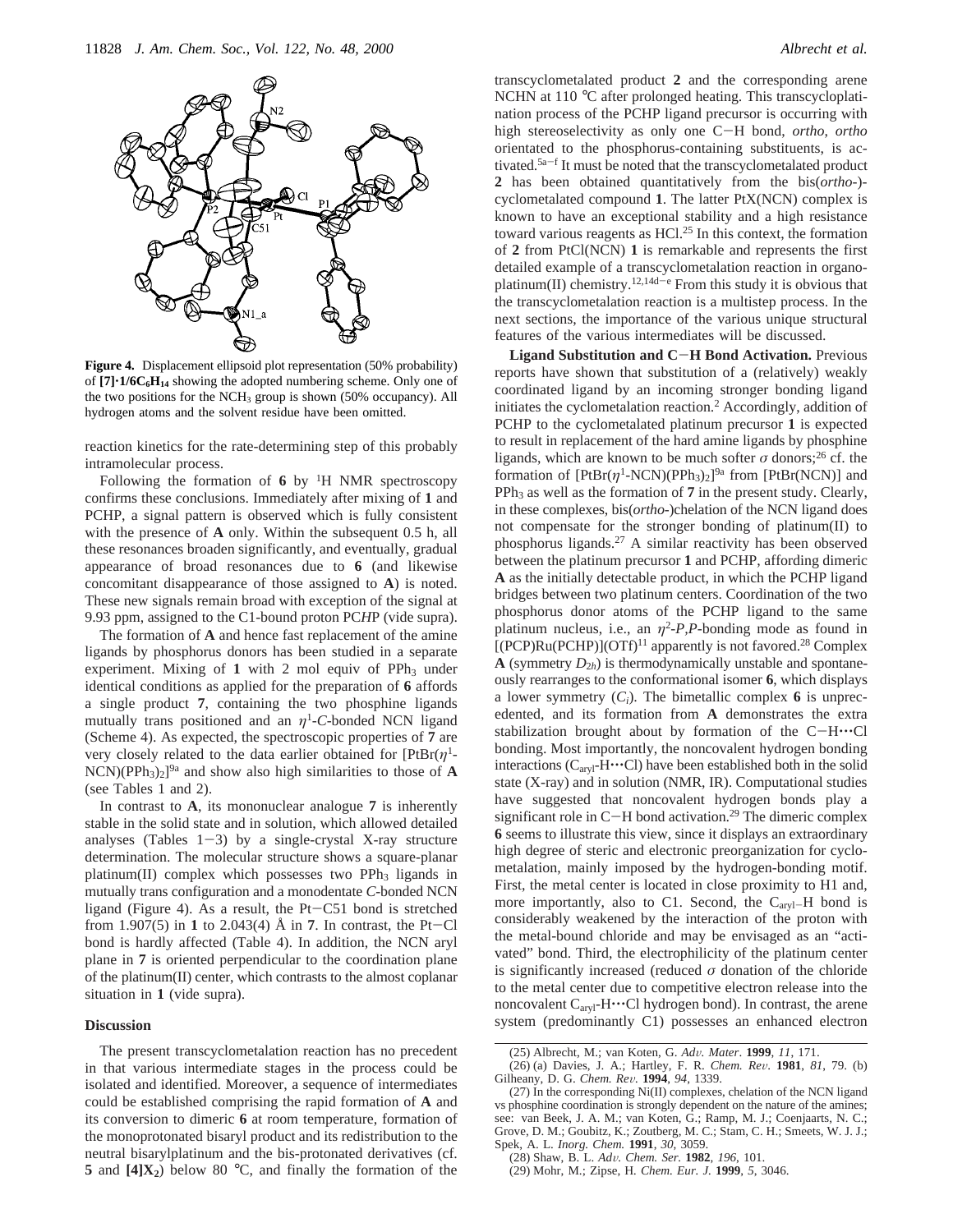**Scheme 6**



density, imposed by the stronger polarization of the C1-H1 bond (vide NMR data). Therefore, this is a predestinated system for electrophilic substitution reactions (cf. activated arene moiety, electrophilic platinum(II) nucleus as  $E^+$ ).

**Cyclometalation Process.** In view of this intramolecular preorganization in **6** in the solid state as well as in solution, it is no surprise that cyclometalation of  $6$  (in hot  $C_6H_6$ ) indeed occurs, yielding complex **[3]Cl**. Due to the poor solubility properties of **6**, no (spectroscopic) evidence could be obtained whether **6** represents a true kinetic *intermediate*<sup>30</sup> in the cyclometalation process of the PCHP ligand or a *resting state* (i.e., a thermodynamic "sink", thus involving regeneration of the higher symmetrical complex **A** as essential step for successful C-H activation). Moreover, it is possible that either prior Pt-P bond dissociation occurs leading to a 14e arylmetal chloride species with a monodentate coordinated PCHP ligand<sup>2d,12</sup> or a monometallic  $\eta^2$ -E,E-coordinating intermediate is formed which precedes the cyclometalation step. $31$  It is interesting to note, however, that similar dinuclear complexes containing the PC(Me)P ligand (type **A** coordination) do not form subsequently type **6** complexes with intramolecular hydrogen bonds and also do not undergo any cyclometalation reaction.32

Considering the various aspects outlined above, the following mechanism for the cyclometalation of the PCHP ligand in **6** is proposed (Scheme 6): eventual dissociation of a Pt-P bond in **6** affords the reactive intermediate, a strongly electron-deficient coordinatively unsaturated 14e metal center.<sup>3c,33</sup> Recoordination of the phosphorus ligand is expected to quench the reaction successfully, which might provide another reason for the long reaction time required for the formation of **[3]Cl** (vide supra). In the forward process, the arene moiety of the PCHP ligand may supply additional electron density to the deficient metal center. This is inducing an electrophilic aromatic substitution process by the platinum center and formation of an arenium intermediate.7,34 As evidenced in related platinum arenium chemistry,10a a subsequent reversible 1,2-sigmatropic migration of the proton H1 from C1 to the metal center leads to a platinum- (IV) product. Such platinum(IV)-hydride complexes have been shown to be reasonably stable when a strong base is coordinated trans to the metal-bound hydride.<sup>17,21,35</sup> In the present system, this is achieved by intramolecular attack of the noncoordinating tertiary amines of the NCN ligand. Alternatively, the amine substituents assist in stabilizing the hydrogen by acting as a base and hence by formation of a  $N-H^{\bullet}P$ t bonding motif. This weakens the H…Pt interaction and eventually affords a cationic ammonium entity, concomitant with the reduction of the metal center to platinum(II). Formally, this corresponds to an intramolecular, nitrogen-mediated reductive elimination of HCl from a platinum(IV) complex, affording **[3]Cl**. This sequence implies that, during the cyclometalation process, Pt-Cl bond cleavage in the metal precursor is preferred over  $Pt C_{\text{arvl}}$  bond fission under the applied conditions ( $C_6H_6$ , 80 °C), and hence, HCl is (formally) released as a byproduct (Scheme 4). Obviously, the intramolecular stabilization of the platinum- (IV) intermediate prevents further migration of the hydrogen by a second 1,2-sigmatropic shift onto the NCN ligand. A second pathway, which is sterically rather unfavored, would involve direct nitrogen-assisted proton abstraction from the arenium complex, without passing through an oxidationreduction cycle of the platinum center (Scheme 6).

Formation of [Pt(PCP)(NCN)], **5**, could point to an associative mechanism involving an octahedral platinum(IV) center comprising a metal-bound chloride and a hydride ion.17 However, as follows from the present results, some other intermediates are preceding the formation of  $5$ , of which  $[Pt(PCP)(NCNH)]^+,$ **[3]**+, is an important one. This clearly corresponds to a kinetic product as a change of the solvent leads to irreversible formation of neutral [Pt(PCP)(NCN)], **5**, and dicationic [Pt(PCP)(NH-CNH) $]^{2+}$ , [4] $^{2+}$ .

Notably, treatment of **5** with a large excess of an acid HX results initially in the ionic complex **[4]X<sub>2</sub>**. Subsequently, cleavage of the nonstabilized Pt-C bond is promoted and corresponds to the formal completion of the transcyclometalation reaction forming the product [PtX(PCP)],  $2$  (X = e.g. Cl) and the arene NCHN. This last stage probably involves an oxidative addition-reductive elimination sequence with intermediate formation of a platinum(IV)-hydride complex  $[Pt(X)(H)(PCP)$ -(NCN) as indicated in Scheme 6.3c,17c

Finally it should be noted that the transcyclometalation reaction presented here takes place under neutral conditions and without auxiliaries. Previously used catalysts (e.g. by using HOAc or  $HOAc<sup>F</sup>$  as a solvent)<sup>12</sup> may be disadvantageous for such TCM reactions, as a proper choice of the solvent system

<sup>(30)</sup> Jencks, W. P. *Acc. Chem. Res.* **1980**, *13*, 161.

<sup>(31)</sup> See e.g.: (a) Bennett, M. A.; Johnson, R. N.; Tomkins, I. B. *J. Organomet. Chem.* **1977**, *128*, 73. (b) Karlen, T.; Dani, P.; Grove, D. M.; Steenwinkel, P.; van Koten, G. *Organometallics* **1996**, *15*, 568. (c) Lesueur, W.; Solari, E.; Floriani, C.; Chiesi-Villa, A.; Rizzoli, C. *Inorg. Chem.* **1997**, *36*, 3354. (d) Rybtchinski, B.; Vigalok, A.; Ben-David, Y.; Milstein, D. *J. Am. Chem. Soc.* **1996**, *118*, 12406. (e) Baltensperger, U.; Gunter, J. R.; Ka¨gi, S.; Kahr, G.; Marty, W. *Organometallics* **1983**, *2*, 578.

<sup>(32) (</sup>a) Al-Salem, N. A.; Empsall, H. D.; Markham, R.; Shaw, B. L.; Weeks, B. *J. Chem. Soc., Dalton Trans.* **1979**, 1972. (b) van der Boom, M. E.; Gozin, M.; Ben-David, Y.; Shimon, L. J. W.; Frolow, F.; Kraatz, H.- B.; Milstein, D. *Inorg. Chem*. **1996**, *35*, 7068.

<sup>(33) (</sup>a) Grubbs, R. H.; Coates, G. W. *Acc. Chem. Res.* **1996**, *29*, 85. (b) Huang, D.; Streib, W. E.; Bollinger, J. C.; Caulton, K. G.; Winter, R. F.; Scheiring, T. *J. Am. Chem. Soc.* **1999**, *121*, 8087.

<sup>(34) (</sup>a) Wheland, G. W. *J. Am. Chem. Soc.* **1942**, *64*, 900. (b) Farcasiu, D. *Acc. Chem. Res.* **1982**, *15*, 46.

<sup>(35) (</sup>a) Rendina, L. M.; Puddephatt, R. J. *Chem. Re*V*.* **<sup>1997</sup>**, *<sup>97</sup>*, 1735. (b) Rostovtsev, V. V.; Labinger, J. A.; Bercaw, J. E.; Lasseter, T. L.; Goldberg, K. I. *Organometallics* **1998**, *17*, 4530. (c) Stahl, S. S.; Labinger, J. A.; Bercaw, J. E. *J. Am. Chem. Soc.* **1996**, *118*, 5961.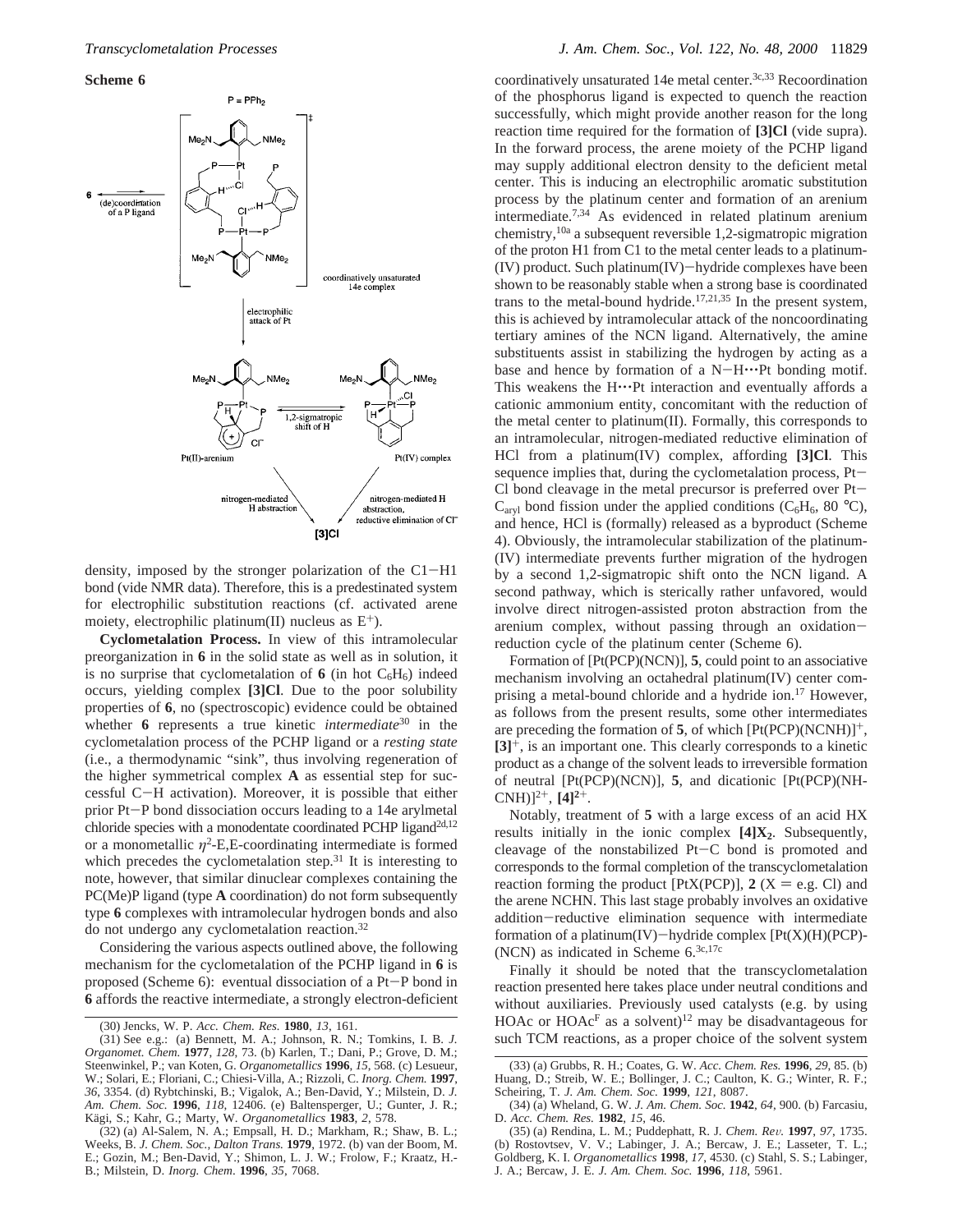greatly stabilizes the transition state(s) and/or lowers the activation energy for its formation. Addition of an acid as catalyst implies, however, that  $H^+$  is facilitating e.g. the M-N bond cleavage by protonation of the dissociated (free) nitrogen ligand.

Another cyclometalation mechanism involving heteroatom induced proton abstraction in **6** *before* electrophilic aromatic substitution may be discarded, since addition of weak bases (intramolecularly present as  $R-NMe<sub>2</sub>$  entities) or strong bases  $(NaOH, K<sub>2</sub>CO<sub>3</sub>)$  to 6 did not accelerate the formation of **[3]Cl.** Similarly, the reaction of the cationic platinum solvato complex  $[Pt(NCN)(H_2O)](BF_4)$  with PCHP did not cause any product containing a cyclometalated PCP ligand.36 These findings are consistent with the proposed mechanism (Scheme 6) and emphasize the crucial influence of the electronic properties of the metal center and of the presence of a platinum-halogen bond. The high significance of the trans  $C-M-X$  arrangement in similar square-planar complexes is well-documented.<sup>9,37</sup> This is further underlined by the fact that addition of  $AgBF<sub>4</sub>$  to  $6$ only affords the solvato complex  $[Pt(NCN)(H_2O)](BF_4)$ . Its formation is probably preceded by cleavage of the H'''Cl hydrogen bonded assembly due to silver-mediated chloride abstraction. This reduces the preorganization for cyclometalation as found in dimer **6** and, more importantly, probably increases the electrophilic character of the metal center to such an extent that the crucial P-Pt bond cleavage and formation of the unsaturated 14e intermediate is fully inhibited.

This cycloplatination reaction provides a mild access to platinum(II) complexes containing two C-Pt *<sup>σ</sup>*-bonds. Commonly, cyclometalation is used for the introduction of the first <sup>M</sup>-<sup>C</sup> *<sup>σ</sup>*-bond. Cases where this route can be applied for the preparation of a second  $M-C$   $\sigma$ -bond are rare.<sup>14e,38</sup> Noteworthy, alternative routes for the preparation of stable compounds of the type  $[PtR(NCN)] (R = aryl, alkyl, alkyne)$  containing two <sup>M</sup>-C bonds exist, e.g., by reacting **<sup>1</sup>** with RLi. However, little is known about this reaction. For example, it has been shown that for  $R =$  tolyl or phenylacetyl, a second M-C bond is formed with concomitant elimination of LiCl.<sup>22</sup> In contrast, alkyllithium reagents ( $R =$  allyl, Me) result in the formation of **1** only instead of the alkylated products (eq 3). In the case of  $[Pt(NCN)(C\equiv CR)]$ , it has been shown that the reaction with CuCl affords [PtCl(NCN)] and Cu(C $\equiv$ CR).<sup>39</sup> A similar preference for the cleavage of the Pt-C bond trans to carbon C1 by LiCl could be responsible for the observed result.



**Transcycloplatination vs Transcycloruthenation of PCHP Ligands.** When a ruthenium(II) complex analogous to **1**, [RuCl-  $(NCN)(PPh<sub>3</sub>)$ , is used as the metal precursor for the cyclometalation of PCHP, elimination of NCHN is observed; i.e.,

(38) Crespo, M.; Grande, C.; Klein, A. *J. Chem. Soc., Dalton Trans.* **1999**, 1629.

(39) Back, S.; Gossage, R. A.; Lutz, M.; del Rı´o, I.; Spek, A. L.; Lang, H.; van Koten, G. *Organometallics* **2000**, *19*, 3296.





(zwitterionic structure)

this transcyclometalation process does not involve Ru-Cl bond cleavage and concomitant HCl formation but rather Ru-Caryl bond cleavage (cf. Scheme 6).<sup>10</sup> Ultimately, both reactions produce the transcyclometalated products but apparently via different routes; i.e., the transcycloplatination of **1** proceeds via Pt-Cl bond cleavage and formation of the bisarylplatinum species, whereas transcycloruthenation apparently occurs via H transfer. Note that both transcyclometalations have to proceed from the neutral species. This identifies the  $[Pt(NCN)]^+$  and the  $[RuCl(PPh<sub>3</sub>)]<sup>+</sup>$  units as isolobal monocationic ML<sup>+</sup> synthons. The selectivity in cleaving either the  $M-C$  or the  $M-C$  bond, viz. elimination of either first HCl or NCHN directly, probably originates from the different nature of the relevant (metalcentered) frontier orbitals in the corresponding ruthenium or platinum arenium intermediates during the cyclometalation process (Scheme 6). In a  $d^8$  metal center (platinum(II) complexes), electron density perpendicular to the platinum coordination plane (viz. a  $d_{z2}$ -type orbital) can participate in stabilizing a proton by chelation.<sup>40</sup>

**Organometallic Proton Sponges.** Various similar *trans*-bis- (aryl)platinum(II) complexes are known that contain aminoaryl type ligands.22 Characteristic to these complexes is a hindered rotation around the Pt-C  $\sigma$ -bond of the  $\eta$ <sup>1</sup>-bonded aryl ligand and the approximately perpendicular position of the nonchelating aryl ligands with respect to the metal coordination plane. For complexes **<sup>3</sup>**-**5**, a similar conformational situation has been found, which is particularly emphasized due to the presence of two sterically bulky ortho-substituents on the  $\eta$ <sup>1</sup>-coordinating aryl unit (see  $Pt-C(51)$ ). Hence, two limiting isomeric structures for the positioning of the ammonium groups and the source of the heteroatom stabilization of the acidic protons in the dicationic complex **[4]Cl<sub>2</sub>** exist: either the nitrogen nuclei are directed toward the metal center (structure I, Scheme 7) or they

<sup>(36)</sup> Equimolar amounts of PCHP and  $[Pt(NCN)(H<sub>2</sub>O)](BF<sub>4</sub>)$  were stirred in THF at reflux for several hours. As indicated by the diagnostic 31P NMR spectrum ( $\delta_P = 41$ ), the obtained product contains a coordinated phosphine trans to the metal-bound carbon of the terdentate-bonded NCN ligand; for similar reactivities, see: Maassarani, F.; Davidson, M. F.; Wehman-Ooyevaar, I. C. M.; Grove, D. M.; van Koten, M. A.; Smeets, W. J. J.; Spek, A. L.; van Koten, G. *Inorg. Chim. Acta* **1995**, *235*, 327.

<sup>(37)</sup> See, e.g.: (a) Grove, D. M.; van Koten, G.; Verschuuren, A. H. M. *J. Mol. Catal.* **1988**, *45*, 169. (b) Albrecht, M.; Gossage, R. A.; Lutz, M.; Spek, A. L.; van Koten, G*. Chem. Eur. J.* **2000**, *6*, 1431.

<sup>(40)</sup> Hence, a 3c $-4e$  Pt $\cdots$ H $\cdots$ N bond is formed,<sup>17</sup> which promotes the (reversible) 1,2-sigmatropic migration of the hydrogen onto the metal center. In contrast, stabilization of a metal-bound hydrogen in the hypothetical *z*-axis of the corresponding ruthenium(II) complex is much less pronounced  $(d<sup>6</sup>)$ configuration, d*z*<sup>2</sup> orbital empty). Hence, the equilibrium between a cationic ruthenium(IV) complex and an arenium (either a NCN- or PCP-arenium system) is shifted onto the arenium side. In both arenium structures, the  $\dot{M}-C_{\text{arenim}}$  bond is weakened. Whereas Ru-C bond fission is hampered in the PCP ligand due to chelation of the phosphines, this bond is relatively labile in the NCN-arenium moiety ( $\eta$ <sup>1</sup>-C-bonded). Consequently, Ru-C bond breaking of the NCN-arenium ligand results in the formation of [RuCl-  $(PCP)(PPh<sub>3</sub>)]$  and elimination of NCHN. The different reactivities of the platinum(II) and ruthenium(II) metal precursors therefore indirectly support the mechanism as proposed in Scheme 6.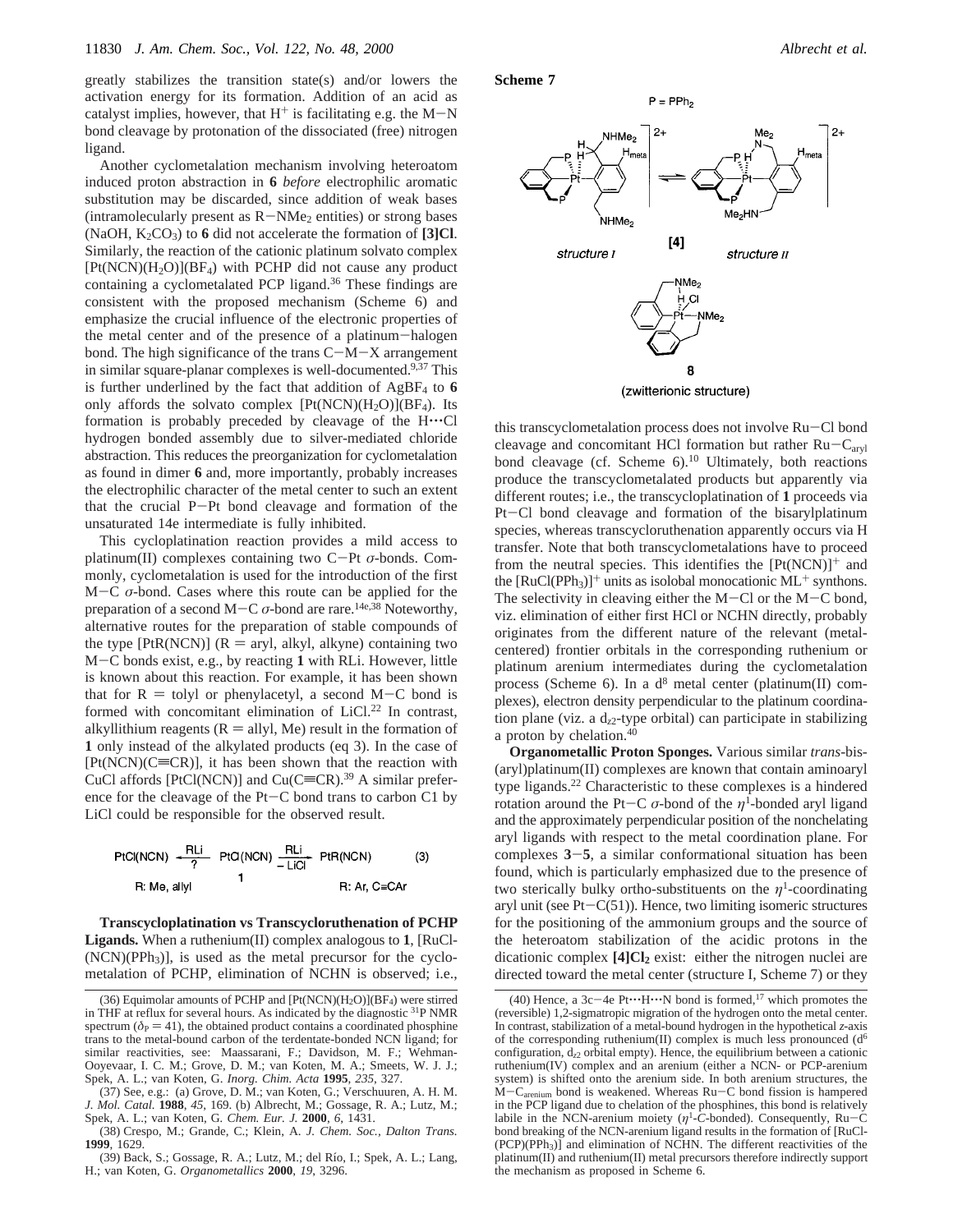

 $E = Pt(PCP);$  [3]X or [4](X)<sub>2</sub>

**Figure 5.** Structural similarities between organic and organometallic proton sponges.

are oriented away from platinum (structure II). Structure I represents an organometallic analogue of the organic "proton sponge",<sup>41</sup> with one amine nitrogen substituted by an electronrich platinum center (Figure 5). This *N,Pt*-system displays an excellent donor motif for selective proton scavenging via  $3c 4e N-H^{\bullet}Pf(II)$  interactions and hence a rare example of an organometallic proton sponge.17,42 Strongly related zwitterionic platinum(II) complexes, viz. *cis*-[PtX(C∼N)(C∼NH)] (X = Cl, Br; C∼N = C<sub>6</sub>H<sub>4</sub>{CH<sub>2</sub>NMe<sub>2</sub>}-2), **8** (Scheme 7), have been reported, which contain unprecedented N-H.···Pt hydrogen bonds.<sup>17</sup> In these structures, a diagnostic <sup>1</sup>H NMR signal of the interlocked  $N-H^{\bullet\bullet\bullet}Pt(II)$  proton appeared between 13 and 16 ppm, which showed <sup>195</sup>Pt coupling resonances.<sup>43</sup> The size of these coupling constants correlates directly with the structural position of the proton between nitrogen and platinum; i.e., the larger the coupling constant the smaller the  $Pt^{\bullet}H$  distance and the longer the  $N-H$  bond. In analogous platinum(IV) complexes containing a metal-bound hydride rather than a metal-stabilized proton, a signal at ca.  $-20$  ppm is observed.<sup>21</sup> When these data are compared with the observed values of  $[4]Cl_2$  ( $\delta_H = 11.8$ ) ppm, no  $^{1}J_{HPt}$  resolved), Pt $\cdots$ H interactions in solution may be deduced for **[4]Cl2**, which are relatively weak. This is further corroborated by the  $H^{-1}H$  NOESY spectrum, which clearly revealed cross-peaks stemming from nuclear Overhouser effects (nOe's) between the spins of the Hmeta protons of the monodentate zwitterionic NHCNH ligand (Scheme 7) and *both* the NCH3 groupings and the benzylic ArCH2N protons. Similarly, the characteristic IR data of [4]Cl<sub>2</sub> show a broad vibration band observed at  $2480 \text{ cm}^{-1}$  (assigned to the asymmetric stretching mode  $v_{\text{as}}$  of the N-H bond), which is higher than the strongly interlocked N-H stretch vibration in the organometallic  $N-H$  $\cdot$ Pt proton sponge **8** (2340 cm<sup>-1</sup>)<sup>17</sup> but considerably lower than the expected  $v_{\text{as}}$  of N-H bonds in free ammonium compounds  $(2700 \text{ cm}^{-1})$ .<sup>44</sup> A rather weak interaction between the platinum-(II) center and the nitrogen-bound proton is also supported by solid-state analyses, which indicate disordered CH<sub>2</sub>NHMe<sub>2</sub> units in the single crystals of  $[4](BF_4)_2$ .

The N-H···Pt hydrogen bond motif directly reflects the proton sequestering capacity of the *organometallic* proton sponges  $[4]X_2$  and **8** and their corresponding deprotonated precursors. The difference in strength is best understood by considering the situation at the platinum center: in the case of **8**, a zwitterionic structure is present which comprises an ammonium unit and a platinate, whose anionic charge increases the donating nature of filled  $d_{z2}$ -type orbitals significantly. In

the dicationic complex  $[4]X_2$ , however, the metal center is neutral, which reduces its donating properties and therefore weakens the chelation strength. Another important aspect for the effectiveness of (organometallic) proton sponges is the steric constrain of the skeleton connecting the two donor atoms. Due to the aryl backbone in  $[4]X_2$  and 8, the nitrogen donor is held rigidly in a place above the platinum coordination plane, which forces the proton to be located also in close proximity to a mutual  $d_{z2}$  orbital of the metal center. This deshielding effect is confirmed by the chemical shift values of the interlocked proton, which is at lower field when the  $N-H\cdots$ Pt skeleton is more rigid.

### **Conclusion**

Transcyclometalation, i.e., the substitution of one cyclometalated ligand by another, has been used as a versatile methodology which provides a novel access to metal-to-carbon bonds. This concept has been applied for the substitution of a bis(*ortho*-)cyclometalated NCN ligand on a platinum center by a terdentate bonding PCP-type pincer ligand under neutral conditions.

An essential prerequisite for successful transcyclometalation in the present case is the difference in bond strength of the platinum-heteroatom bond, which has to be stronger in the product than in the reactant (viz. Pt-P stronger than Pt-<sup>N</sup> bond). A reaction trajectory is favored that is similar to that of electrophilic aromatic substitutions. Hence, transcyclometalation is proposed to be initiated by weak  $C-H^{\bullet}C-H^{\bullet}C$  hydrogen bonds, which induce a remarkable substrate-reactant preorganization and presumably promote the transient arenium formation.

Another intriguing intermediate that has been detected during the transcyclometalation of **1** is the organometallic complex **5**, which displays typical characteristics of organic proton sponges. This is a consequence of the fixed proximity of the electronrich platinum(II) center to the lone pairs of the noncoordinating nitrogen nuclei. Hence, this *Pt,N* chelating unit is capable of sequestering an equimolar amount of protons, leading to the formation of mono- or bis-protonated organoplatinum complexes, e.g. **[4](BF4)2**.

Finally it is important to note that at the present state of our studies it is clear that the reaction profile outlined in this report displays only *one of probably several different reaction mechanisms* of the transcyclometalation process (cf. [PtCl(NCN)] vs [RuCl(PPh)(NCN)]). However, it is very well possible that a limited, well-defined set of routes exists. Which mechanism is operative is strongly dependent on the nature (hardness, acidity) of the metal center and the ligands. Moreover, a proper choice of auxiliaries, such as catalytic or stoichiometric amounts of AcOH, may either accelerate or inhibit transcyclometalation. Reinvestigation of previously reported, though not as such recognized, transcyclometalations could be a fruitful approach to obtain valuable information about various pathways for conversion of an aromatic C-H bond into the corresponding aryl-metal bond.

### **Experimental Section**

**General Comments.** All reactions involving free phosphines were performed under an atmosphere of  $N_2$  using standard Schlenk techniques. Pentane, toluene, and C6H6 were distilled from Na-benzophenone, and  $CH_2Cl_2$  was distilled from CaH<sub>2</sub>. Starting materials were obtained commercially (PPh<sub>3</sub>) or prepared according to published procedures (PCHP,<sup>15</sup> [PtCl(NCN)]<sup>9b</sup>). Elemental analyses were obtained from Kolbe, Mikroanalytisches Laboratorium (Mülheim, Germany). Incorporated solvent molecules were identified by NMR spectroscopy.

<sup>(41) (</sup>a) Alder, R. W. *Chem. Re*V*.* **<sup>1989</sup>**, *<sup>89</sup>*, 1215. (b) Staab, H. A.; Saupe, T. *Angew. Chem.* **1988**, *100*, 895; *Angew. Chem., Int. Ed. Engl.* **1988**, *27*, 865.

<sup>(42)</sup> For related proton sponge exhibiting  $3c-4e$  X-H $\cdots$ Pt(II) interactions, see: (a) Martín, A. *J. Chem. Educ.* **1999**, 76, 578. (b) Hedden, D.; Roundhill, D. M.; Fultz, W. C.; Rheingold, A. L. *Organometallics* **1986**, 5, 1336. (c) Albinati, A.; Anklin, C. G.; Ganazzoli, F.; Rüegg, H.; Pregosin, P. S. *Inorg. Chem.* **1987**, *26*, 503. (d) Albinati, A.; Arz, C.; Pregosin, P. S. *Inorg. Chem.* **1987**, *26*, 508.

<sup>(43)</sup> Pregosin, P. S.; Rüegg, H.; Wombacher, F.; van Koten, G.; Grove, D. M.; Wehman-Ooyevaar, I. C. M. *Magn. Reson. Chem.* **1992**, *30*, 548.

<sup>(44)</sup> Hesse, M.; Meier, H.; Zeeh, B. *Spectroscopic Methods in Organic Chemistry*; Georg Thieme Verlag: Stuttgart, Germany, 1987.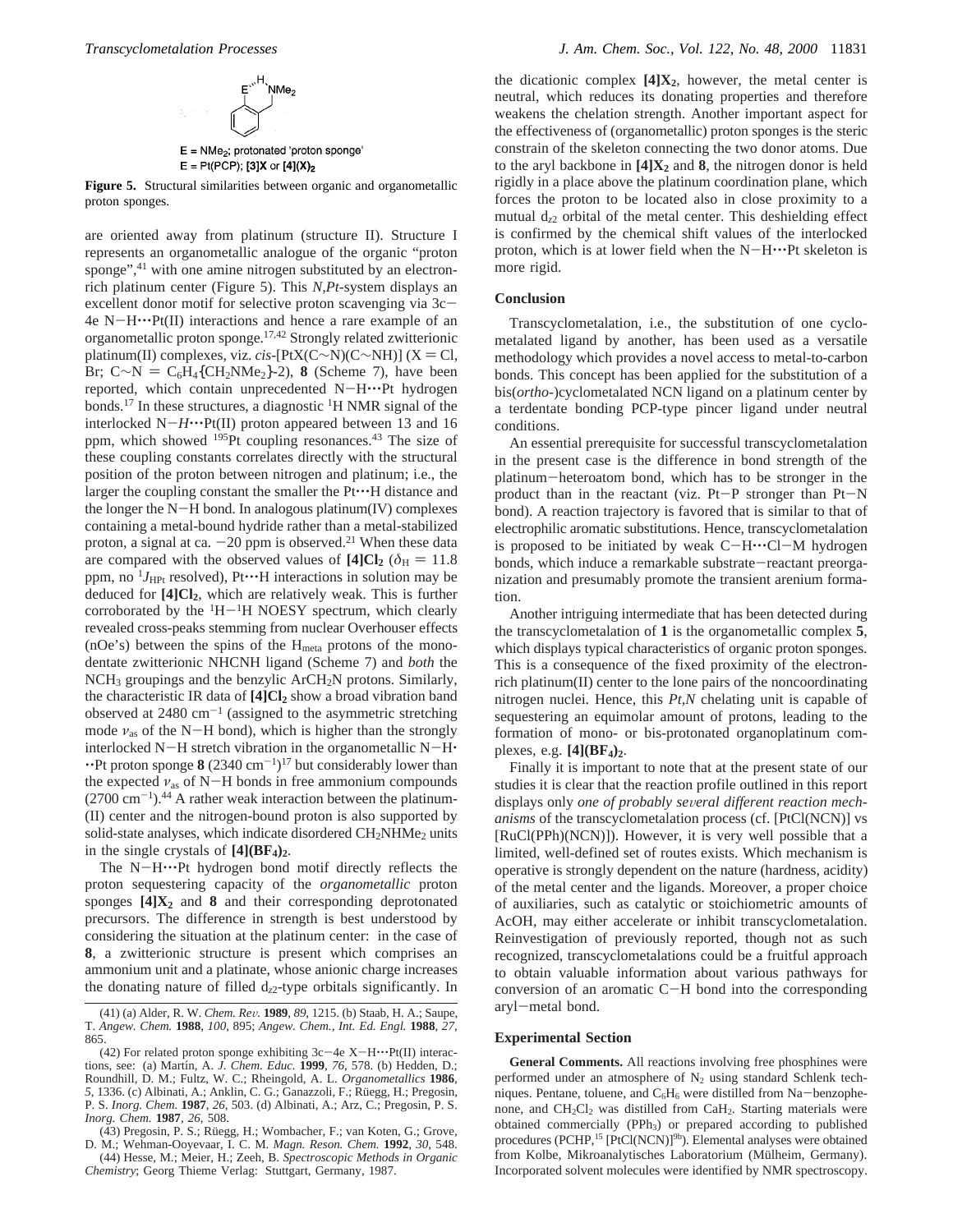| <b>Table 5.</b> Crystallographic Data for Complexes $[4](BF_4)_2$ , $[6]\cdot 4C_6H_6$ , and $[7]\cdot 1/6C_6H_{14}$ |  |  |
|----------------------------------------------------------------------------------------------------------------------|--|--|
|                                                                                                                      |  |  |

|                                                   | [4] (BF <sub>4</sub> ) <sub>2</sub> | $[6]\cdot C_6H_6$                          | $[7] \cdot 1/6C_6H_{14}$                    |
|---------------------------------------------------|-------------------------------------|--------------------------------------------|---------------------------------------------|
| empirical formula                                 | $C_{44}H_{48}N_2P_2Pt \cdot 2BF_4$  | $C_{88}H_{94}Cl_2N_4P_4Pt_2 \cdot 4C_6H_6$ | $C_{48}H_{49}C1N_2P_2Pt \cdot 1/6C_6H_{14}$ |
| fw                                                | 1035.49                             | 2105.06                                    | 960.74                                      |
| cryst system                                      | monoclinic                          | monoclinic                                 | triclinic                                   |
| space group                                       | $C2$ (No. 5)                        | $P2\sqrt{c}$ (No. 14)                      | $P1$ (No. 2)                                |
| cryst size/mm                                     | $0.15 \times 0.15 \times 0.08$      | $0.25 \times 0.25 \times 0.13$             | $0.36 \times 0.33 \times 0.21$              |
| cryst color                                       | colorless                           | colorless                                  | colorless                                   |
| unit cell dimens                                  |                                     |                                            |                                             |
| $a/\text{\AA}$                                    | 12.8866(3)                          | 13.0416(2)                                 | 11.5811(3)                                  |
| $b/\text{\AA}$                                    | 15.9008(3)                          | 15.5605(3)                                 | 12.4431(3)                                  |
| $c/\text{\AA}$                                    | 12.1765(3)                          | 24.1866(5)                                 | 17.6349(5)                                  |
| $\alpha$ /deg                                     | 90                                  | 90                                         | 70.7122(10)                                 |
| $\beta$ /deg                                      | 121.535(1)                          | 92.638(1)                                  | 84.1765(11)                                 |
| $\gamma$ /deg                                     | 90                                  | 90                                         | 69.4615(13)                                 |
| $V/\AA$ <sup>3</sup>                              | 2126.58(8)                          | 4903.08(16)                                | 2245.87(10)                                 |
| Z                                                 | $\overline{2}$                      | $\overline{c}$                             | $\mathcal{D}_{\mathcal{L}}$                 |
| $D_{\rm calc}/\rm g\ cm^{-3}$                     | 1.617                               | 1.426                                      | 1.421                                       |
| $\mu$ /mm <sup>-1</sup> (Mo K $\alpha$ )          | 3.444                               | 3.020                                      | 3.289                                       |
| abs corr                                          | PLATON (DELABS)                     | PLATON (MULABS)                            | PLATON (MULABS)                             |
| transm range                                      | $0.24 - 0.70$                       | $0.61 - 0.68$                              | $0.34 - 0.43$                               |
| $(\sin \theta/\lambda)_{\rm m\,ax}/\rm{\AA}^{-1}$ | 0.61                                | 0.65                                       | 0.65                                        |
| reflcns measd, unique obsd                        | 18 789, 3974, 3972                  | 91 192, 11 238, 9612                       | 43 828, 10 268, 9219                        |
| $R_{int}$                                         | 0.073                               | 0.067                                      | 0.061                                       |
| params, restraints                                | 296, 95                             | 567, 0                                     | 517, 39                                     |
| $R_1^a$ (obsd/all reflens)                        | 0.0278/0.0278                       | 0.0261/0.0362                              | 0.0351/0.0408                               |
| $wR_2^b$ (obsd/all reflens)                       | 0.0703/0.0703                       | 0.0551/0.0585                              | 0.1017/0.1050                               |
| S                                                 | 1.04                                | 1.04                                       | 1.07                                        |
| resid density/e $\AA^{-3}$                        | $-0.67 \le 0.76$<br>$-2x - 2 = 2$   | $-1.24 \le 1.08$                           | $-1.99 \le 2.11$                            |

 $a_R = \sum ||F_o| - |F_c||\sum |F_o|$ . *b*  $wR_2 = [\sum [w(F_o^2 - F_c^2)^2]/\sum [w(F_o^2)^2]]^{1/2}$ .

All NMR spectra were recorded on a Varian Inova 300 spectrometer operating at 300 MHz ( ${}^{1}$ H), 75 MHz ( ${}^{13}$ C), and 121 MHz ( ${}^{31}$ P), respectively, in CDCl<sub>3</sub> solution (25 °C), unless stated otherwise. Internal  $\text{SiMe}_4$  (<sup>1</sup>H and <sup>13</sup>C) and external H<sub>3</sub>PO<sub>4</sub> (<sup>31</sup>P) were used as references  $(\delta = 0.00$  ppm, *J* in Hz; see Tables 1-3). Infrared measurements were performed on a Perkin-Elmer FT-IR spectrometer using CHCl<sub>3</sub> as solvent.

**[PtCl(PCP)], 2.** A solution of PCHP (90 mg, 190 *µ*mol) and PtCl- (NCN) (80 mg, 190  $\mu$ mol) in toluene (10 mL) was heated to reflux temperature for 3 days. The formed precipitate was filtered off, and all volatiles of the filtrate were evaporated in vacuo. The white residue (131 mg, 98%) was recrystallized from  $CH_2Cl_2$  (2 mL), which was carefully layered with pentane (10 mL). This yielded colorless crystals of **2**. The spectroscopic properties of **2** are in full agreement with the reported data.15

**[Pt(PCP)(***η***<sup>1</sup> -***C***-C6H3**{**CH2NMe2**}**-2-**{**CH2NHMe2**}**-6)]Cl, [3]Cl.** A solution of PCHP (110.8 mg, 234 *µ*mol) and PtCl(NCN) (100.2 mg, 238  $\mu$ mol) in C<sub>6</sub>H<sub>6</sub> (10 mL) was refluxed for 3 days. The white precipitate, which had gradually formed, was collected, washed with cold  $C_6H_6$  ( $2 \times 1$  mL), and dried in vacuo to afford **[3]Cl**, quantitatively. Anal. Found (calcd for [3]Cl<sup>·</sup>1.5C<sub>6</sub>H<sub>6</sub>): C, 63.00 (62.81); H, 5.68 (5.57); N, 2.67 (2.76).

**[Pt(PCP)(***η***<sup>1</sup> -***C***-C6H3**{**CH2NHMe2**}**2-2,6)]Cl2, [4]Cl2.** To a solution of  $[3]$ Cl (98.8 mg, 0.11 mmol) in  $CH_2Cl_2$  (1 mL) was added pentane (4 mL). The formed precipitate was collected and dried in vacuo, which gave  $[4]Cl<sub>2</sub>$  as a white microcrystalline solid (40.2 mg; 39%). Anal. Found (calcd  $[4]Cl_2$ <sup>-1</sup>.5CH<sub>2</sub>Cl<sub>2</sub>): C, 51.85 (51.55); H, 4.95 (4.85); N, 2.42 (2.63).

**[Pt(PCP)(***η***<sup>1</sup> -***C***-C6H3**{**CH2NHMe2**}**2-2,6)](BF4)2, [4](BF4)2. Method A.** A solution of  $5(172 \text{ mg}, 0.20 \text{ mmol})$  in  $CH_2Cl_2(3 \text{ mL})$  was treated with  $HBF_4$  (0.10 mL, 0.6 mmol; 54% in Et<sub>2</sub>O). After being stirried for 1 h, the solution was layered with Et<sub>2</sub>O, which yielded pure  $[4](BF_4)_2$ as colorless crystals (98.5 mg; 95%).

**Method B.** A solution of  $[4]Cl<sub>2</sub>$  (129 mg, 0.15 mmol) in CH<sub>2</sub>Cl<sub>2</sub> (3) mL) was treated with AgBF4 (58.4 mg, 0.30 mmol) in the absence of light. After 0.5 h, the suspension was filtered through Celite and the filtrate concentrated to 1 mL. This solution was layered with pentane, which gave colorless crystals of  $[4] (BF_4)_2$  (133 mg, 86%). Anal. Found (calcd  $[4](BF_4)_2$ <sup>+</sup>1.25CH<sub>2</sub>Cl<sub>2</sub>): C, 47.29 (47.60); H, 4.86 (4.46); N, 2.49  $(2.45).$ 

**[Pt(PCP)(***η***1-***C***-C6H3**{**CH2NMe2**}**2-2,6H)], 5. Method A**. To a solution of  $[3]Cl$  (98.8 mg, 0.11 mmol) in  $CH_2Cl_2$  (1 mL) was added pentane (4 mL). The formed precipitate was removed, and the solute was treated with additional pentane (4 mL). This afforded **5** as a second precipitate, which was collected and dried in vacuo (45.2 mg; 44%).

**Method B.** An excess of NEt<sub>3</sub>  $(1 \text{ mL}, 14 \text{ mmol})$  was added to a solution of  $[3]Cl$  (67.1 mg, 75  $\mu$ mol) in CH<sub>2</sub>Cl<sub>2</sub> (4 mL). After the solution was stirred for 0.5 h, water was added (3 mL) and the two phases were separated. The aqueous layer was extracted with  $CH_2Cl_2$  $(2 \times 3 \text{ mL})$ , and the combined organic phases were dried over MgSO<sub>4</sub> and subsequently evaporated to dryness, thus affording 59.3 mg (92%) of **5**. Crystal needles for X-ray structure determination were grown by diffusion of hexane into a solution of  $5$  in CH<sub>2</sub>Cl<sub>2</sub>. Anal. Found (calcd): C, 61.28 (61.46); H, 5.31 (5.39); N, 3.34 (3.26).

**[PtCl(***η***1-***C***-C6H3**{**CH2NMe2**}**2-2,6)(PCHP)]2, 6.** A solution of PCHP (52.5 mg, 111 *µ*mol) and PtCl(NCN) (48.0 mg, 114 *µ*mol) in  $C_6H_6$  (4 mL) was stirred for 4 h. The white precipitate, which formed gradually, was collected, washed with cold  $C_6H_6$  (2  $\times$  1 mL), and precipitated from  $CH_2Cl_2/C_6H_6$ . Drying in vacuo afford 88.3 mg (89%) of pure **6**. Crystals which were suitable for X-ray structure determination were obtained by slow evaporation of the (saturated)  $C_6H_6$  layer of the reaction mixture. Anal. Found (calcd): C, 58.94 (58.96); H, 5.21 (5.29); N, 3.06 (3.13); P, 6.87 (6.91).

**[PtCl(***η***<sup>1</sup> -***C***-C6H3**{**CH2NMe2**}**2-2,6)(PPh3)2], 7.** Addition of PPh3 (80.3 mg, 306 mmol) to a solution of PtCl(NCN) (64.4 mg, 153 *µ*mol) in  $C_6H_6$  (5 mL) afforded, after stirring for 2 h and removal of all volatiles, the crude title product. Purification was achieved by repeated crystallization of **7** from CH<sub>2</sub>Cl<sub>2</sub>/Et<sub>2</sub>O. Yield: 118.8 mg (82%). Crystals suitable for X-ray structure determination were grown by recrystallization from  $CH_2Cl_2$ /hexane (gas diffusion). Anal. Found (calcd): C, 60.72 (60.92); H, 5.31 (5.22); N, 2.84 (2.96); P, 6.73 (6.55).

**X-ray Structure Determination of Complexes [4](BF4)2 and 5**-**7.** Intensities were measured on a Nonius KappaCCD diffractometer with rotating anode (Mo Kα,  $\lambda = 0.71073$  Å) at a temperature of 150 K. Crystal data and details on data collection and refinement for all complexes are summarized in Table 5. The structures were solved with Patterson methods (DIRDIF-97<sup>45</sup>) and refined with the program SHELXL-97<sup>46</sup> against  $F^2$  of all reflections. Non-hydrogen atoms were refined freely with anisotropic displacement parameters, and hydrogen atoms were refined as rigid groups. In structure  $[6]$ <sup> $\cdot$ 4</sup> $C_6H_6$ , the hydrogen